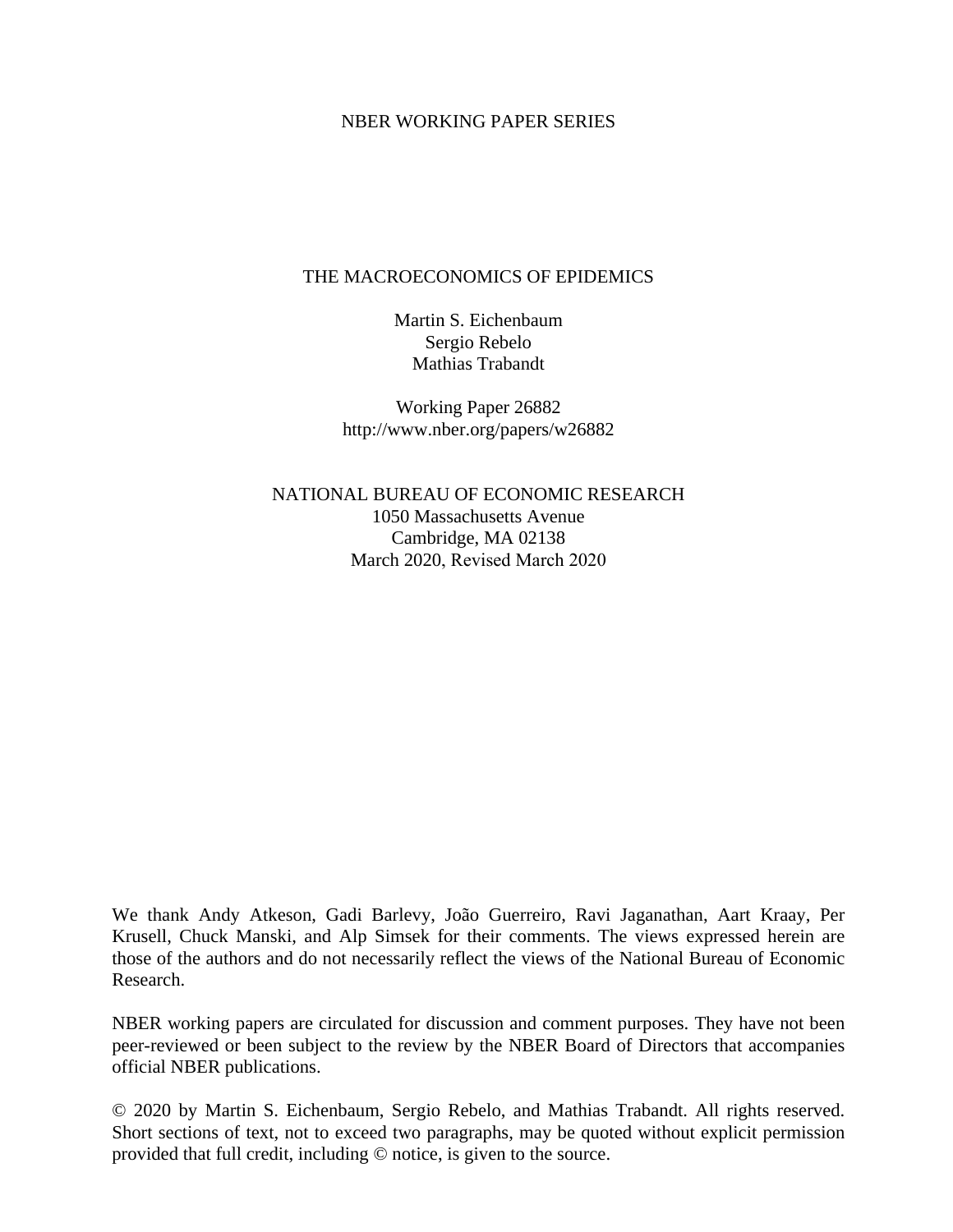The Macroeconomics of Epidemics Martin S. Eichenbaum, Sergio Rebelo, and Mathias Trabandt NBER Working Paper No. 26882 March 2020, Revised March 2020 JEL No. E1,H0,I1

#### **ABSTRACT**

We extend the canonical epidemiology model to study the interaction between economic decisions and epidemics. Our model implies that people's decision to cut back on consumption and work reduces the severity of the epidemic, as measured by total deaths. These decisions exacerbate the size of the recession caused by the epidemic. The competitive equilibrium is not socially optimal because infected people do not fully internalize the effect of their economic decisions on the spread of the virus. In our benchmark scenario, the optimal containment policy increases the severity of the recession but saves roughly half a million lives in the U.S.

Martin S. Eichenbaum Department of Economics Northwestern University 2003 Sheridan Road Evanston, IL 60208 and NBER eich@northwestern.edu

Sergio Rebelo Northwestern University Kellogg School of Management Department of Finance Leverone Hall Evanston, IL 60208-2001 and CEPR and also NBER s-rebelo@northwestern.edu

Mathias Trabandt Freie Universität Berlin School of Business and Economics Boltzmannstrasse 20 14195 Berlin Germany and DIW and IWH mathias.trabandt@gmail.com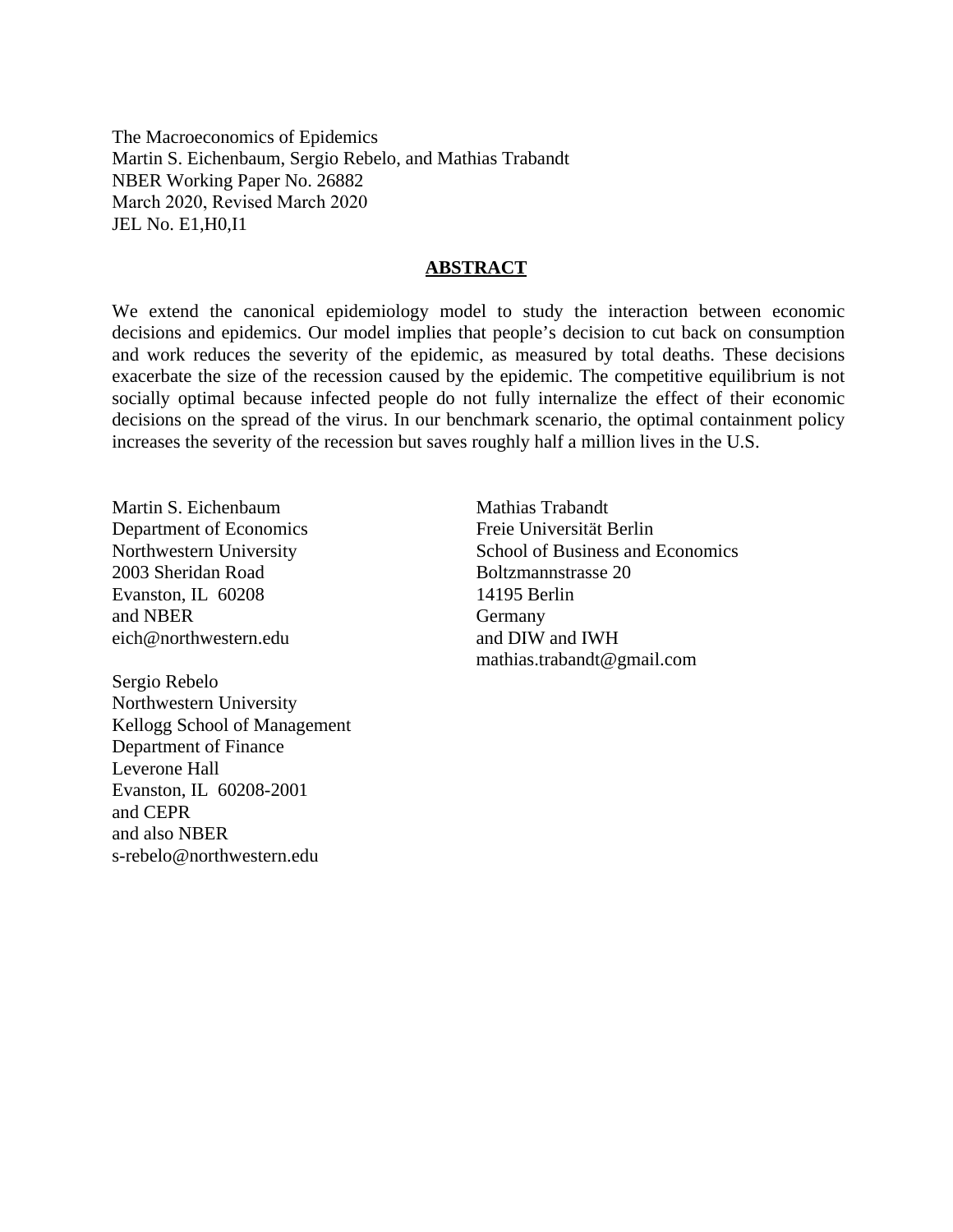## 1 Introduction

As the COVID-19 virus spreads throughout the world, governments are struggling with how to understand and manage the epidemic. Epidemiology models have been widely used to predict the course of the epidemic.<sup>1</sup> While these models are very useful, they do have an important shortcoming: they do not allow for the interaction between economic decisions and rates of infection.

Policy makers certainly appreciate this interaction. For example, in their March 19, 2020 Financial Times op ed Ben Bernanke and Janet Yellen write that

"In the near term, public health objectives necessitate people staying home from shopping and work, especially if they are sick or at risk. So production and spending must inevitably decline for a time."

In this paper, we extend the classic SIR model proposed by Kermack and McKendrick (1927) to study the interaction between economic decisions and epidemic dynamics.2 Our model makes clear that people's decisions to cut back on consumption and work reduce the severity of the epidemic as measured by total deaths.<sup>3</sup> These same decisions exacerbate the size of the recession caused by the epidemic.

In our model, an epidemic has both aggregate demand and aggregate supply effects. The supply effect arises because the epidemic exposes people who are working to the virus. People react to that risk by reducing their labor supply. The demand effect arises because the epidemic exposes people who are purchasing consumption goods to the virus. People react to that risk by reducing their consumption. The supply and demand effects work together to generate a large, persistent recession.

The competitive equilibrium is not Pareto optimal because people infected with the virus do not fully internalize the effect of their consumption and work decisions on the spread of the virus. To be clear, this market failure does not reflect a lack of good intentions or irrationality on the part of infected people. It simply reflects the fact that each person takes economy-wide infection rates as given.

<sup>&</sup>lt;sup>1</sup>See, for example, Ferguson et al.  $(2020)$ .

<sup>&</sup>lt;sup>2</sup>SIR is an acronym for susceptible, infected, and recovered or removed.

<sup>3</sup>Our paper is related to an emerging literature that combines economics and epidemiology. See Perrings et. al (2014) for a recent review. Our contribution is to focus on how employment and consumption decisions affect the equilibrium dynamics of a viral infection.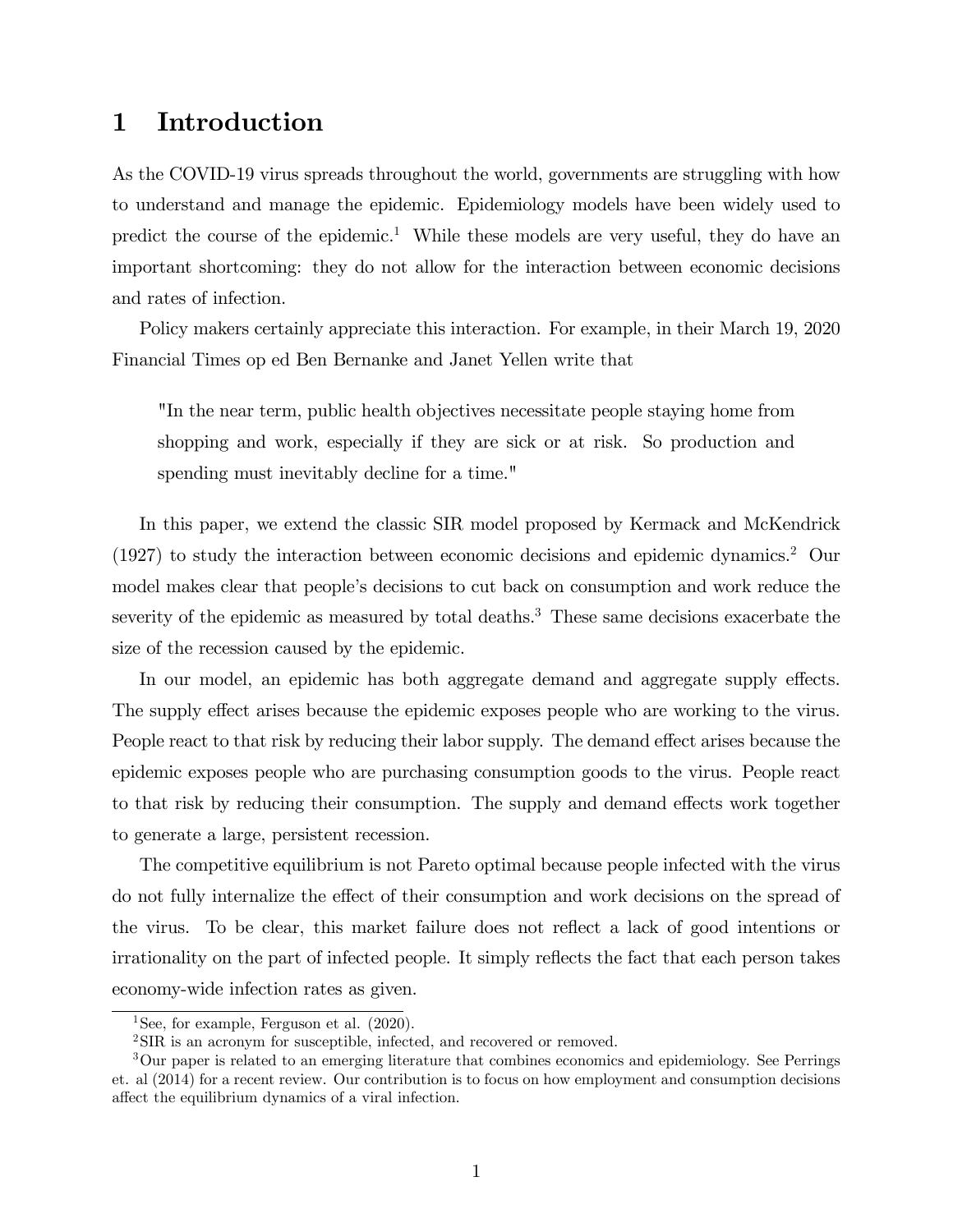A natural question is: what policies should the government pursue to deal with the infection externality? We focus on containment policies that reduce consumption and hours worked. By reducing economic interactions among people, these policies exacerbate the recession but raise welfare by reducing the death toll caused by the epidemic. We find that it is optimal to introduce large-scale containment measures that result in a sharp, sustained drop in aggregate output. This optimal containment policy saves roughly half a million lives in the U.S.

To make the intuition for our results as transparent as possible, we use a relatively simple model. A cost of that simplicity is that we cannot study many important, epidemic-related policy issues. For example, we do not consider polices aimed at mitigating the economic hardships suffered by households and businesses. Such policies include fiscal transfers to people and loans to keep firms from going bankrupt. We also do not study policies aimed at maintaining the liquidity and health of financial markets.

Finally, we abstract from nominal rigidities which could play an important role in determining the short-run response of the economy to an epidemic. For example, if prices are sticky, a given fall in the demand for consumption would generate a larger recession. Other things equal, a larger recession would mitigate the spread of the infection. We plan to address these important issues in future work. But we are confident that the central message from our current analysis will be robust: there is an inevitable trade-off between the severity of the recession and the health consequences of the epidemic.

Our point of departure is the canonical SIR model proposed by Kermack and McKendrick (1927). In this model the transition probability between health states are exogenous parameters. We modify the model by assuming that purchasing consumption goods and working brings people in contact with each other. These activities raise the probability that the infection spreads. We refer to the resulting framework as the SIR-macro model.

We choose parameters so that the Kermack-McKendrick SIR model is consistent with the scenario outlined by Angela Merkel in her March 11, 2020 speech.<sup>4</sup> According to this scenario, "60 to 70 percent of the population will be infected as long as this remains the situation." The SIR model implies that the share of the initial population infected peaks at 8:4 percent. Applying this scenario to the U.S. implies that roughly 215 million Americans eventually become infected and 2:2 million people die. When we embed the SIR model in a simple general equilibrium framework, we find that the epidemic causes a relatively mild

<sup>4</sup> "Merkel Gives Germans a Hard Truth About the Corona Virus," New York Times, March 11, 2020.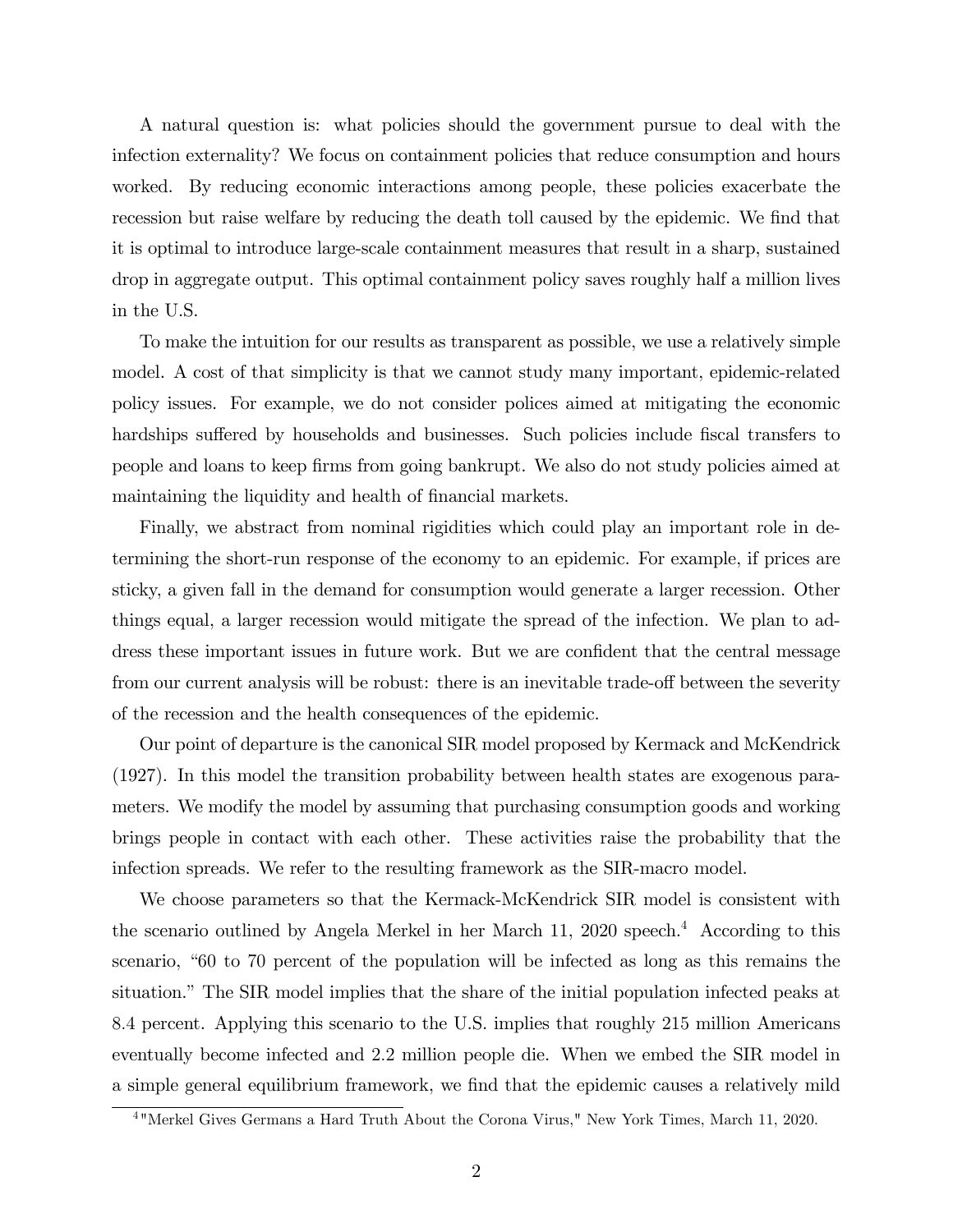recession. Aggregate consumption falls by roughly 2 percent from peak to trough, with the latter occurring 29 weeks after the onset of the infection. In the long-run, population and real GDP decline permanently by 0.65 percent reflecting the death toll from the epidemic.

The impact of economic activity on transition probabilities in the SIR-macro model, substantially changes the dynamics of the epidemic and its economic impact. Relative to the SIR model, the SIR-macro model implies a sharper recession and fewer deaths. The peak to trough decline in aggregate consumption is more than four times as large as in the standard SIR model (9:1 versus 2 percent). This larger decline in economic activity reduces the infection peak (5:1 percent versus 8:4 percent) as well as the percentage of the population that becomes infected (52:8 versus 65 percent). Critically, the total number of U.S. deaths caused by the epidemic falls from 2:2 to 1:7 million.

How do epidemics end? In both the SIR and SIR-macro models, epidemics end when a sufficiently high fraction of the population acquires immunity. Absent treatments or vaccines, the only way to acquire immunity is to become infected and recover. Sadly, this process involves the death of many people who never recover from an infection. The need to develop "herd immunity" is a property of epidemics serves as an important backdrop for our discussion of optimal policy.

Given the negative externalities from consumption and work, the optimal policy in the SIR-macro model is to curtail economic activity. In all versions of our model, it is optimal for policymakers to avoid recurrent epidemics. So, absent a vaccine or treatment, they must allow a sufficiently high fraction of the population to be become infected and recover. The key question is: what is the optimal way to reach that fraction?

In the SIR-macro model it is possible to prevent the infection from spreading by adopting large, permanent containment measures. The problem with this approach is that the population never reaches the critical level of immunity to avoid a recurrence of the epidemic. Under these circumstances, infections would recur as soon as containment is relaxed. The optimal policy in this world is to build up the fraction of the population that is immune, curtailing consumption when externalities are large, that is when the number of infected people is high. Such a policy involves gradually ramping up containment measures as infections rise and slowly relaxing them as new infections wane and the population approaches the critical immunity level.

An important concern in many countries is that the healthcare system will be overwhelmed by a large number of infected people. To analyze this scenario, we consider a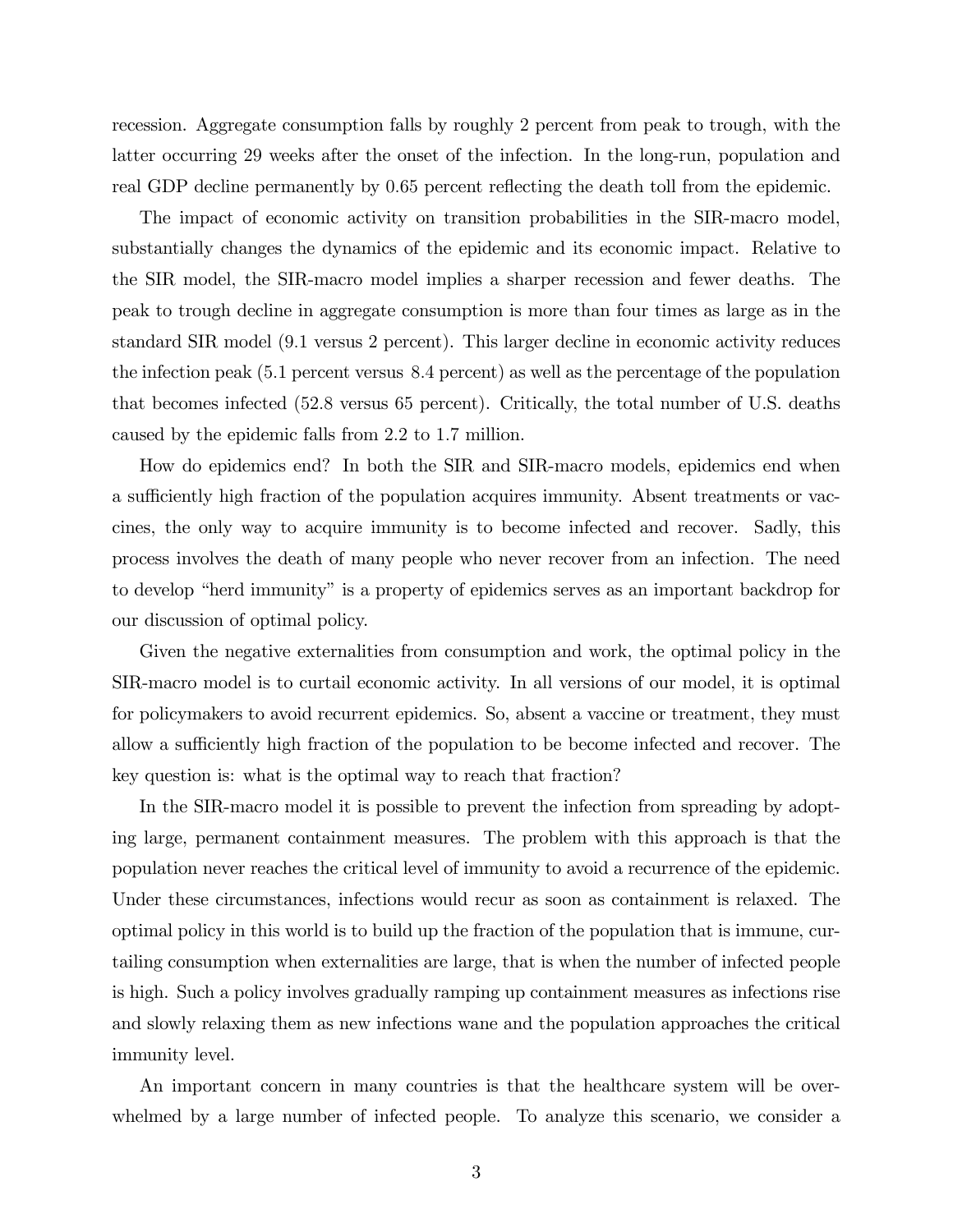version of our model in which the mortality rate is an increasing function of the number of people infected. We Önd that the competitive equilibrium involves a much larger recession, as people internalize the higher mortality rates. People cut back more aggressively on consumption and work to reduce the probability of being infected. As a result, fewer people are infected in the competitive equilibrium but more people die. The optimal policy involves a much more aggressive response than in the baseline SIR-macro economy. The reason is that the cost of the externality is much larger since a larger fraction of the infected population dies.

How does the possibility of an effective treatment being discovered change our results? The qualitative implications are clear: people become more willing to engage in market activities because the expected cost of being infected is smaller. So, along a path in which treatment is not actually discovered, the recession induced by the epidemic is less severe. Sadly, along such a path, the total number of infected people and the death toll rise relative to the baseline SIR-macro model. That said, the quantitative difference of this model and the baseline SIR-macro model is quite small, both with respect to the competitive equilibrium and the optimal containment policy.

How does the possibility of a vaccine being discovered change our results? Vaccines donít cure infected people but they do prevent susceptible people from becoming infected. In contrast, treatments cure infected people but do not prevent future infections. These differences are not very important for the competitive equilibrium. But they have very different implications for optimal policy. With vaccines as a possibility, it is optimal to immediately introduce severe containment measures to minimize deaths. Those containment measures cause a large recession. But this recession is worth incurring in the hope that the vaccination arrives before many people get infected.

Our paper is organized as follows. In section 2, we describe both the SIR and the SIRmacro model. In section 3, we describe the versions of the model that consider medical preparedness and the possibility of effective treatment and vaccines being discovered. In section 4, we discuss the properties of the competitive equilibrium in different variants of our model. In section 5, we solve the Ramsey policy problems and analyze their implications for the containment of the spread of the virus and for economic activity. Section 6 concludes.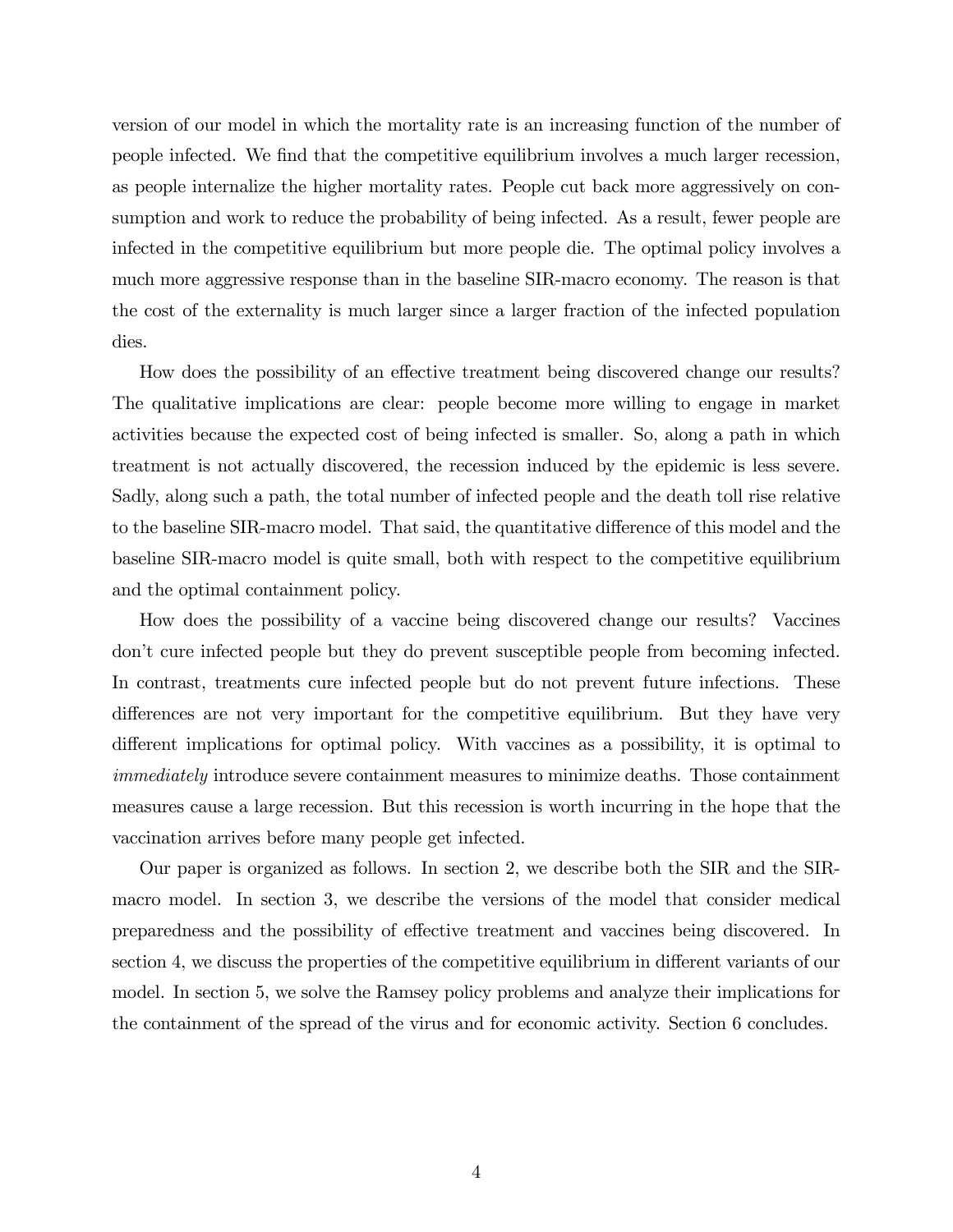## 2 The SIR-macro model

In this section, we describe the economy before the start of the epidemic. We then present the SIR-macro model.

### 2.1 The pre-infection economy

The economy is populated by a continuum of identical agents with measure one. Prior to the start of the epidemic, all agents are identical and maximize the objective function:

$$
U = \sum_{t=0}^{\infty} \beta^t u(c_t, n_t).
$$

Here  $\beta \in (0,1)$  denotes the discount factor and  $c_t$  and  $n_t$  denote consumption and hours worked, respectively. For simplicity, we assume that momentary utility takes the form

$$
u(c_t, n_t) = \ln c_t - \frac{\theta}{2} n_t^2.
$$

The budget constraint of the representative agent is:

$$
(1 + \mu_{ct})c_t = w_t n_t + \Gamma_t.
$$

Here,  $w_t$  denotes the real wage rate,  $\mu_{ct}$  is the tax rate on consumption, and  $\Gamma_t$  denotes lump-sum transfers from the government. As discussed below, we think of  $\mu_{ct}$  as a proxy for containment measures aimed at reducing social interactions.<sup>5</sup> For this reason, we refer to  $\mu_{ct}$ as the containment rate. The first-order condition for the representative-agent's problem is:

$$
(1 + \mu_{ct})\theta n_t = c_t^{-1}w_t.
$$

There is a continuum of competitive representative firms of unit measure that produce consumption goods  $(C_t)$  using hours worked  $(N_t)$  according to the technology:

$$
C_t = AN_t.
$$

The firm chooses hours worked to maximize its time-t profits  $\Pi_t$ :

$$
\Pi_t = AN_t - w_t N_t.
$$

The government's budget constraint is given by

$$
\mu_{ct}c_t = \Gamma_t.
$$

In equilibrium,  $n_t = N_t$  and  $c_t = C_t$ .

 $5$ See Adda (2016) for microeconomic evidence on the efficacy and cost-effectiveness of contaiment measures to slow the transmission of viral diseases.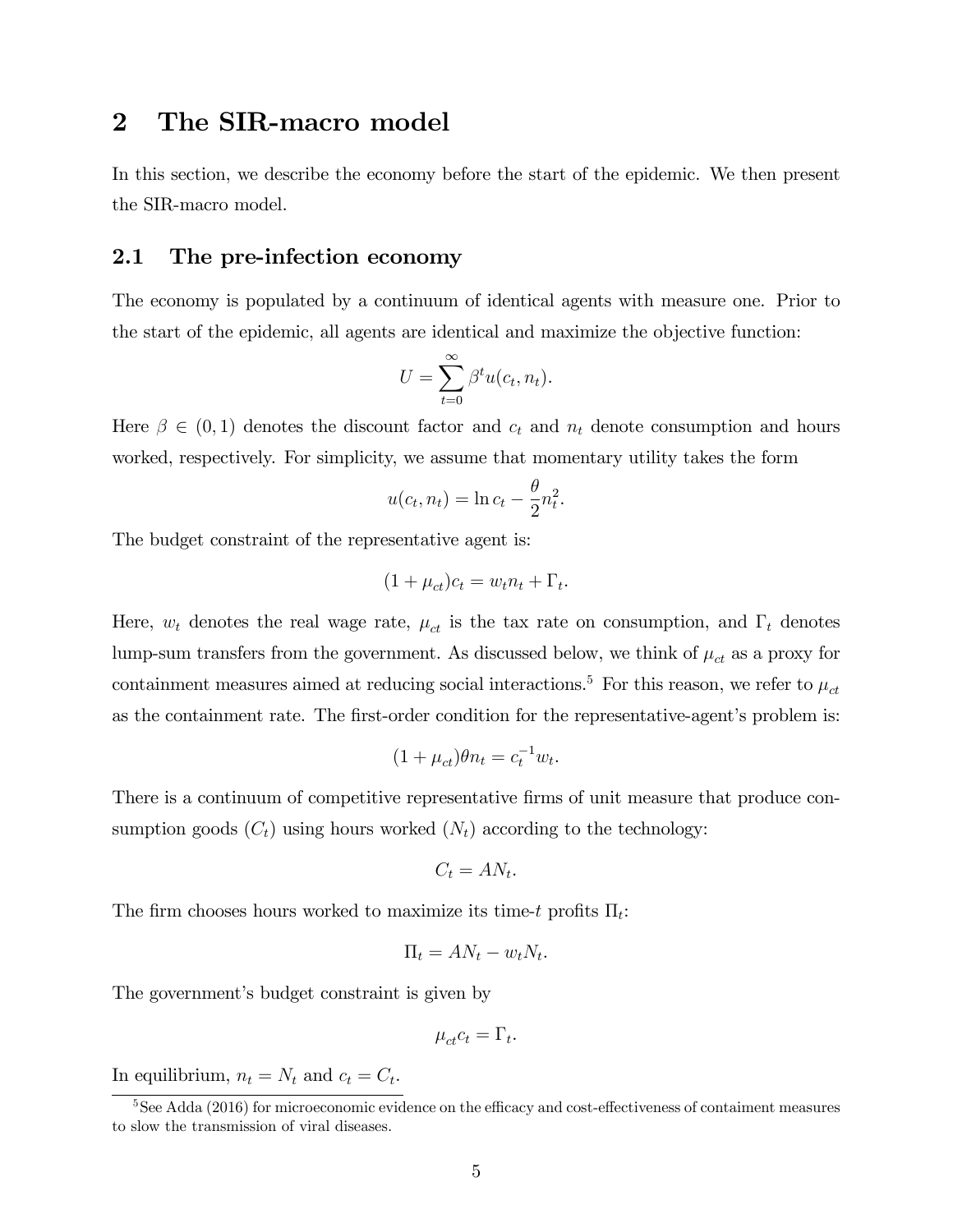### 2.2 The outbreak of an epidemic

Epidemiology models generally assume that the probabilities governing the transition between different states of health are exogenous with respect to economic decisions. We modify the classic SIR model proposed by Kermack and McKendrick (1927) so that these transition probabilities depend on peopleís economic decisions. Since purchasing consumption goods or working brings people into contact with each other, we assume that the probability of becoming infected depends on these activities.

The population is divided into four groups: susceptible (people who have not yet been exposed to the disease), infected (people who contracted the disease), recovered (people who survived the disease and acquired immunity), and deceased (people who died from the disease). The fractions of people in these four groups are denoted by  $S_t$ ,  $I_t$ ,  $R_t$  and  $D_t$ , respectively. The number of newly infected people is denoted by  $T_t$ .

Susceptible people can become infected in three ways. First, they can meet infected people while purchasing consumption goods. The number of newly infected people that results from these interactions is given by  $\pi_{s1}(S_t C_t^S) (I_t C_t^I)$ . The terms  $S_t C_t^S$  and  $I_t C_t^I$ represent total consumption expenditures by susceptible and infected people, respectively. The parameter  $\pi_{s1}$  reflects both the amount of time spent shopping and the probability of becoming infected as a result of that activity. In reality, different types of consumption involve different amounts of contact with other people. For example, attending a rock concert is much more contact intensive than going to a grocery store. For simplicity we abstract from this type of heterogeneity.<sup>6</sup>

Second, susceptible and infected people can meet at work. The number of newly infected people that results from interactions at work is given by  $\pi_{s2}(S_t N_t^S) (I_t N_t^I)$ . The terms  $S_t N_t^S$ and  $I_t N_t^I$  represent total hours worked by susceptible and infected people, respectively. The parameter  $\pi_{s2}$  reflects the probability of becoming infected as a result of work interactions. We recognize that different jobs require different amounts of contact with people. For example, working as a dentist or a waiter is much more contact intensive than writing software. Again, for simplicity, we abstract from this source of heterogeneity.

Third, susceptible and infected people can meet in ways not directly related to consuming or working, for example meeting a neighbor or touching a contaminated surface. The number of random meetings between infected and susceptible people is  $S_tI_t$ . These meetings result

 $6$ See Faria-e-Castro (2020) for a model where the pandemic is modeled as a large negative shock to the utility of consumption of contact-intensive services.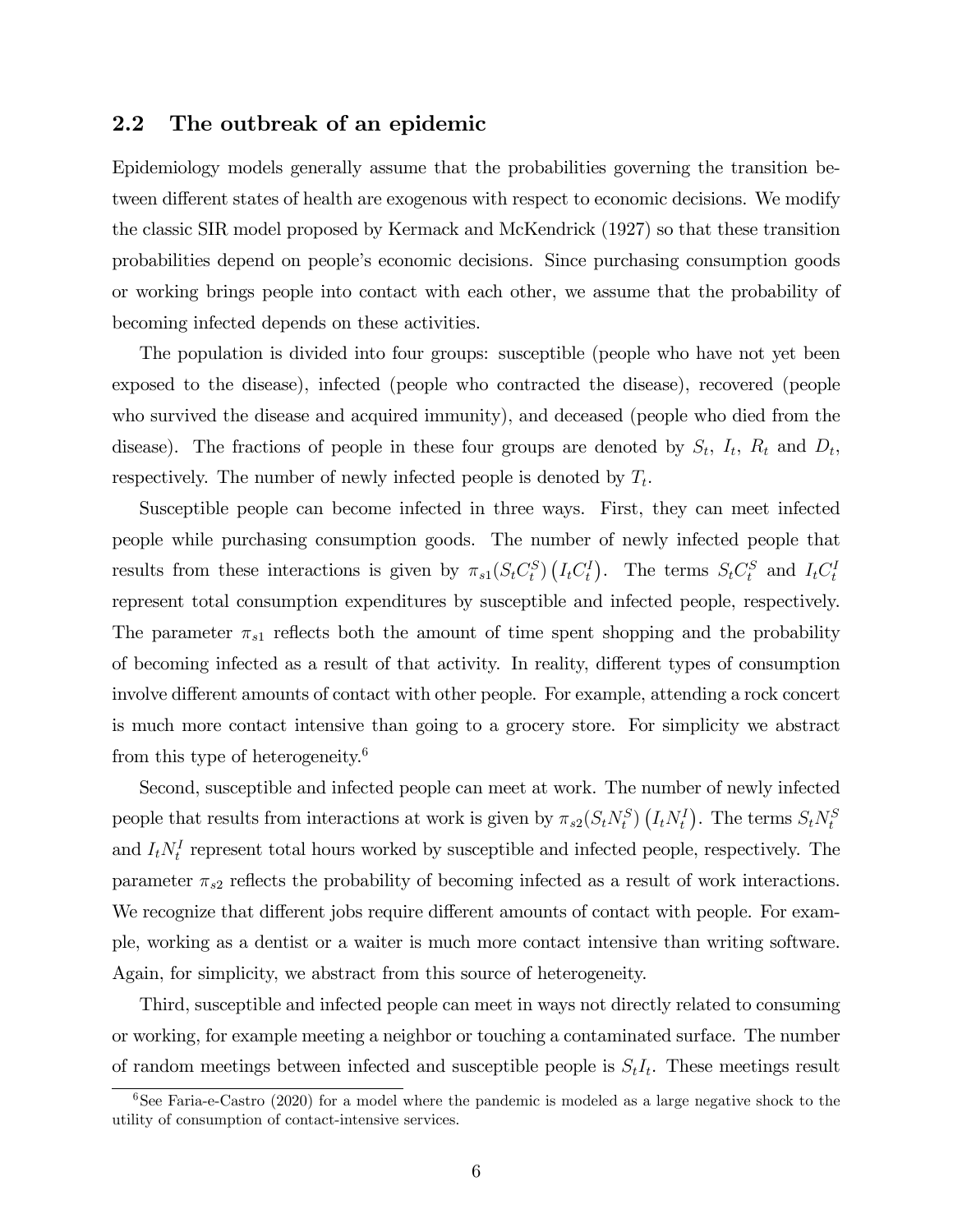in  $\pi_{s3}S_tI_t$  newly infected people.

The total number of newly infected people is given by:

$$
T_t = \pi_{s1}(S_t C_t^S) \left( I_t C_t^I \right) + \pi_{s2}(S_t N_t^S) \left( I_t N_t^I \right) + \pi_{s3} S_t I_t. \tag{1}
$$

Kermack and McKendrickís (1927) SIR model is a special case of our model in which the propagation of the disease is unrelated to economic activity ( $\pi_{s1} = 0$ ,  $\pi_{s2} = 0$ ).

The number of susceptible people at time  $t + 1$  is equal to the number of susceptible people at time t minus the number of susceptible people that got infected at time  $t$ :

$$
S_{t+1} = S_t - T_t. \tag{2}
$$

The number of infected people at time  $t + 1$  is equal to the number of infected people at time t plus the number of newly infected  $(T_t)$  minus the number infected people that recovered  $(\pi_rI_t)$  and the number of infected people that died  $(\pi_dI_t)$ :

$$
I_{t+1} = I_t + T_t - (\pi_r + \pi_d) I_t.
$$
 (3)

Here,  $\pi_r$  is the rate at which infected people recover from the infection and  $\pi_d$  is the mortality rate, that is the probability that an infected person dies.

The number of recovered people at time  $t + 1$  is the number of recovered people at time t plus the number of infected people who just recovered  $(\pi_rI_t)$ :

$$
R_{t+1} = R_t + \pi_r I_t. \tag{4}
$$

Finally, the number of deceased people at time  $t + 1$  is the number of deceased people at time t plus the number of new deaths  $(\pi_d I_t)$ :

$$
D_{t+1} = D_t + \pi_d I_t. \tag{5}
$$

Total population,  $Pop_{t+1}$ , evolves according to:

$$
Pop_{t+1}=Pop_t-D_t,
$$

with  $Pop_0 = 1$ .

We assume that at time zero a fraction  $\varepsilon$  of susceptible people is infected by a virus through zoonotic exposure, that is the virus is directly transmitted from animals to humans,

$$
I_0=\varepsilon,
$$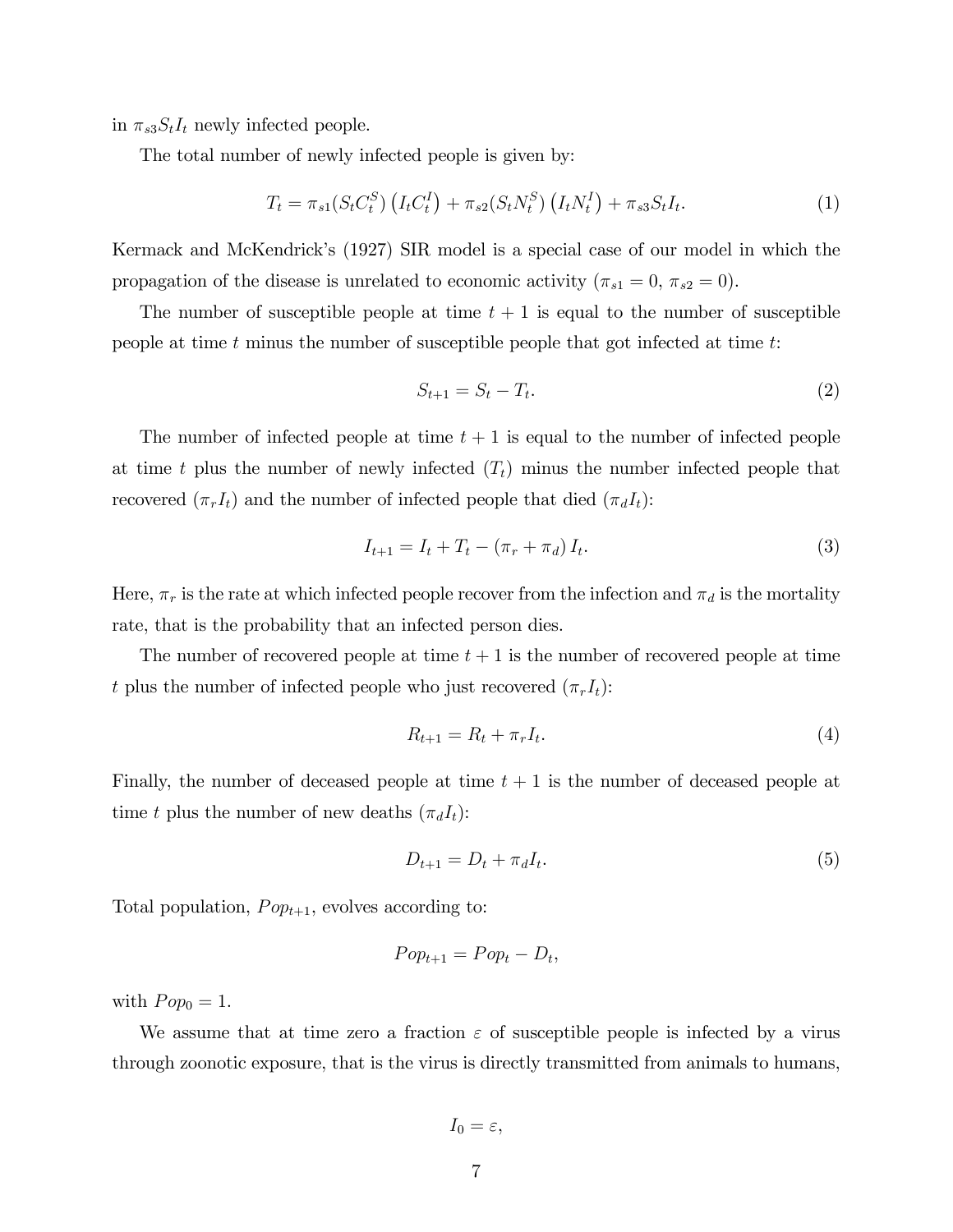$S_0 = 1 - \varepsilon$ .

All agents are aware of the initial infection and understand the laws of motion governing population health dynamics.

We now describe the optimization problem of different types of people in the economy. The variable  $U_t^j$  denotes the time-t lifetime utility of a type-j agent  $(j = s, i, r)$ . The budget constraint of a type-j person is

$$
(1 + \mu_{ct})c_t^j = w_t \phi^j n_t^j + \Gamma_t,
$$
\n<sup>(6)</sup>

where  $c_t^j$  and  $n_t^j$  denote the consumption and hours worker of agent j, respectively. The parameter governing labor productivity,  $\phi^j$ , is equal to one for susceptible and recovered people  $(\phi^s = \phi^r = 1)$  and less than one for infected people  $(\phi^i < 1)$ .

The budget constraint (6) embodies the assumption that there is no way for agents to pool risk associated with the infection. Going to the opposite extreme and assuming complete markets considerably complicates the analysis without necessarily making the model more realistic.

**Susceptible people** The lifetime utility of a susceptible person,  $U_t^s$ , is

$$
U_t^s = u(c_t^s, n_t^s) + \beta \left[ (1 - \tau_t) U_{t+1}^s + \tau_t U_{t+1}^i \right]. \tag{7}
$$

Here, the variable  $\tau_t$  represents the probability that a susceptible person becomes infected:

$$
\tau_t = \pi_{s1} c_t^s \left( I_t C_t^I \right) + \pi_{s2} n_t^s \left( I_t N_t^I \right) + \pi_{s3} I_t. \tag{8}
$$

Susceptible people take as given aggregate variables like  $I_t C_t^I$  and  $I_t N_t^I$ . Critically, they understand that consuming and working less reduces the probability of becoming infected.

The first-order conditions for consumption and hours worked are:

$$
u_1(c_t^s, n_t^s) - (1 + \mu_{ct})\lambda_{bt}^s + \lambda_{\tau t}\pi_{s1} (I_t C_t^I) = 0,
$$
  

$$
u_2(c_t^s, n_t^s) + A\lambda_{bt}^s + \lambda_{\tau t}\pi_{s2} (I_t N_t^I) = 0.
$$

Here,  $\lambda_{bt}^{s}$  and  $\lambda_{\tau t}$  are the Lagrange multipliers associated with constraints (6) and (8), respectively.

The first-order condition for  $\tau_t$  is:

$$
\beta \left( U_{t+1}^i - U_{t+1}^s \right) - \lambda_{\tau t} = 0. \tag{9}
$$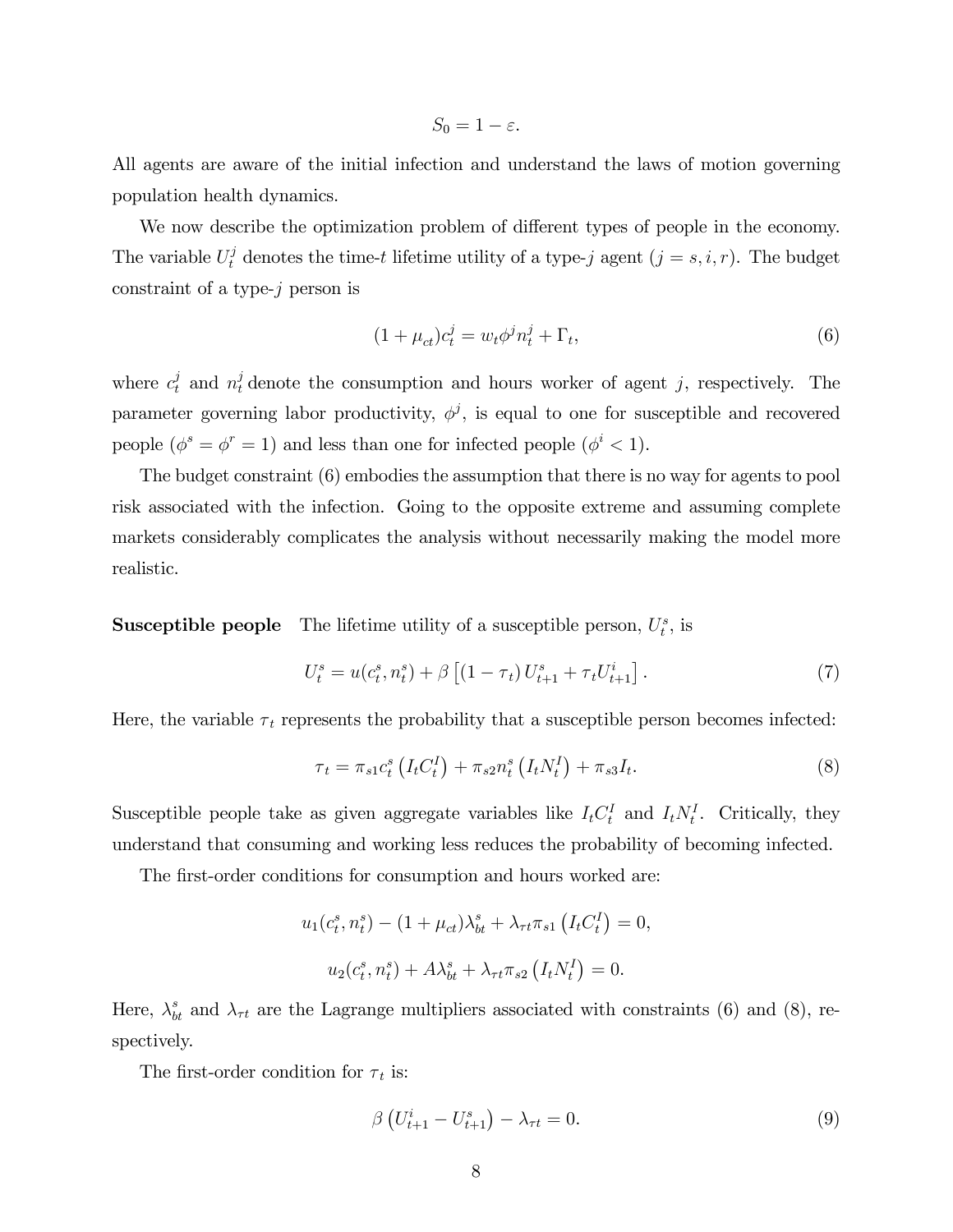**Infected people** The lifetime utility of an infected person,  $U_t^i$ , is

$$
U_t^i = u(c_t^i, n_t^i) + \beta \left[ (1 - \pi_r - \pi_d) U_{t+1}^i + \pi_r U_{t+1}^r + \pi_d \times 0 \right]. \tag{10}
$$

The first-order conditions for consumption and hours worked are given by

$$
u_1(c_t^i, n_t^i) = \lambda_{bt}^i (1 + \mu_{ct}),
$$
  

$$
u_2(c_t^i, n_t^i) = -\phi^i A \lambda_{bt}^i,
$$

where  $\lambda_{bt}^{i}$  is the Lagrange multiplier associated with constraint (6).

**Recovered people** The lifetime utility of a recovered person,  $U_t^r$ , is

$$
U_t^r = u(c_t^r, n_t^r) + \beta U_{t+1}^r.
$$
\n(11)

The first-order conditions for consumption and hours worked are:

$$
u_1(c_t^r, n_t^r) = \lambda_{bt}^r (1 + \mu_{ct})
$$

$$
u_2(c_t^r, n_t^r) = -A\lambda_{bt}^r
$$

where  $\lambda_{bt}^r$  is the Lagrange multiplier associated with constraint (6).

Government budget constraint The government budget constraint is

$$
\mu_{ct} \left( S_t c_t^s + I_t c_t^i + R_t c_t^r \right) = \Gamma_t \left( S_t + I_t + R_t \right).
$$

Equilibrium In equilibrium, each person solves their maximization problem and the government budget constraint is satisfied. In addition, the goods and labor markets clear:

$$
S_t C_t^s + I_t C_t^i + R_t C_t^r = C_t,
$$
  

$$
S_t N_t^s + I_t N_t^i + R_t N_t^r = N_t.
$$

In the appendix we describe our algorithm for computing the equilibrium.

## 3 Medical preparedness, treatments and vaccines

In this section, we extend the SIR-macro model in three ways. First, we allow for the possibility that the mortality rate increases as the number of infections rises. Second, we allow for the probabilistic development of a cure for the disease. Third, we allow for the probabilistic development of a vaccine that inoculates susceptible people against the virus.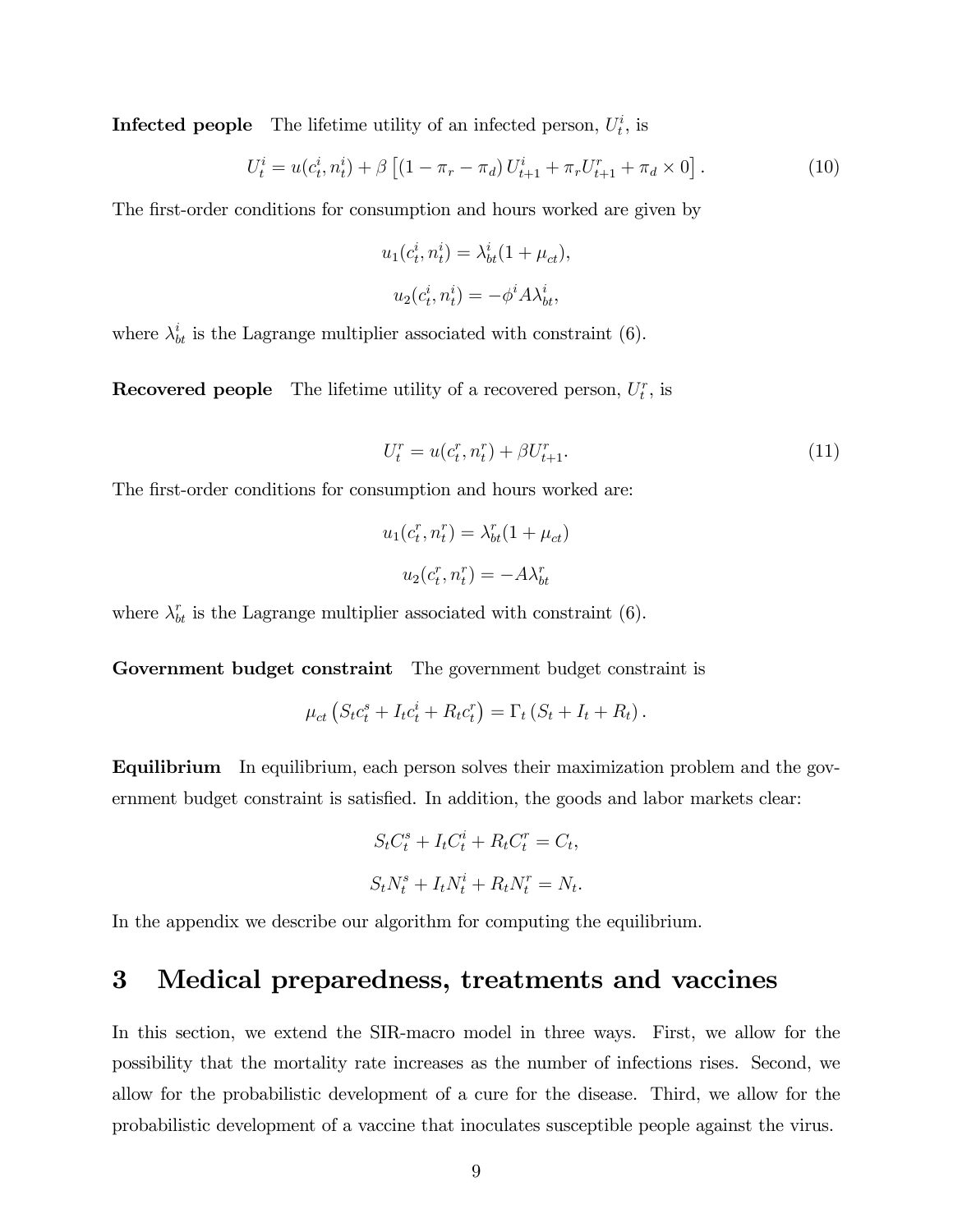### 3.1 The medical preparedness model

In our benchmark model we abstracted from the possibility that the efficacy of the healthcare system will deteriorate if a substantial fraction of the population becomes infected. A simple way to model this scenario is to assume that the mortality rate depends on the number of infected people,  $I_t$ :

$$
\pi_{dt} = \pi_d + \kappa I_t^2.
$$

This functional form implies that the mortality rate is a convex function of the fraction of the population that becomes infected. The benchmark SIR-macro corresponds to the special case of  $\kappa = 0$ .

#### 3.2 The treatment model

The benchmark SIR-macro model abstracts from the possibility that an effective treatment against the virus will be developed. Suppose instead that an effective treatment is discovered with probability  $\delta$  each period. Once discovered, treatment is provided to all infected people in the period of discovery and all subsequent periods transforming them into recovered people. As a result, the number of new deaths from the disease goes to zero.

The lifetime utility of an infected person before the treatment becomes available is:

$$
U_t^i = u(c_t^i, n_t^i) + (1 - \delta) \left[ (1 - \pi_r - \pi_d) \beta U_{t+1}^i + \pi_r \beta U_{t+1}^r \right] + \beta \delta U_{t+1}^r. \tag{12}
$$

This expression reflects the fact that with probability  $1 - \delta$  a person who is infected at time t remains so at time  $t + 1$ . With probability  $\delta$  this person receives treatment and becomes recovered. The expression for  $U_t^i$  embodies a common assumption in macro and health economics that the cost of death is the foregone utility of life (see Hall and Jones (2007) for a discussion).

We now discuss the impact of an effective treatment on population dynamics. Before the treatment is discovered, population dynamics evolve according to equations  $(1), (2), (3),$  $(4)$ , and  $(5)$ . Suppose that the treatment is discovered at the beginning of time  $t^*$ . Then, all infected people become recovered. The number of deceased stabilizes once the treatment arrives:

$$
D_t = D_{t^*} \text{ for } t \ge t^*.
$$

Since anyone can be instantly cured, we normalize the number of susceptible and infected people to zero for  $t>t^*$ . The number of recovered people is given by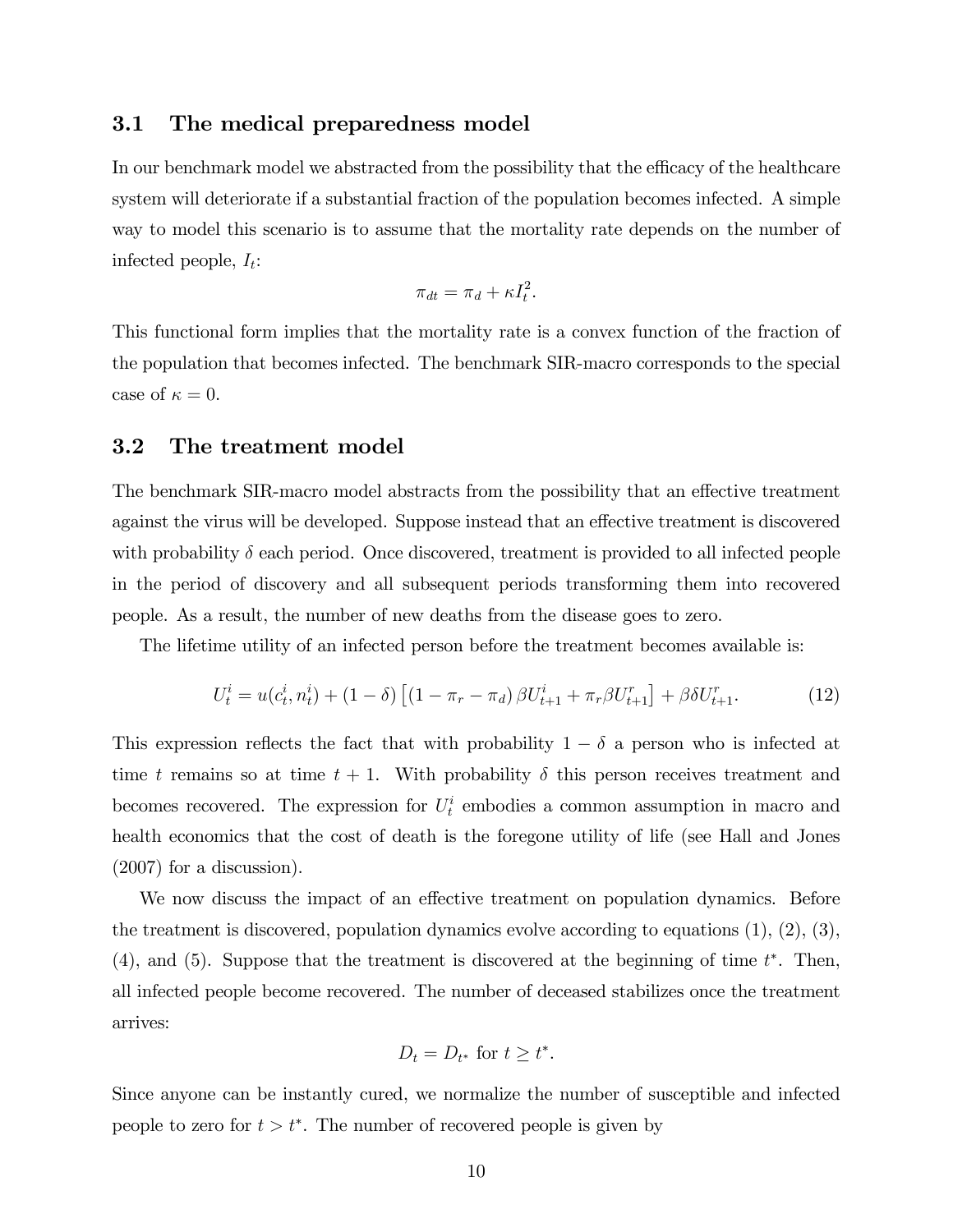$$
R_t = 1 - D_t.
$$

#### 3.3 The vaccination model

The benchmark SIR-macro model abstracts from the possibility that a vaccine against the virus will be developed.<sup>7</sup> Suppose instead that a vaccine is discovered with probability  $\delta$  per period. Once discovered, the vaccine is provided to all susceptible people in the period of discovery and in all subsequent periods.

The lifetime utility of a susceptible person is given by

$$
U_t^s = u(c_t^s, n_t^s) + (1 - \delta) \left[ (1 - \tau_t) \beta U_{t+1}^s + \tau_t \beta U_{t+1}^i \right] + \delta \beta U_{t+1}^r. \tag{13}
$$

This expression reflects the fact that with probability  $1 - \delta$  a person who is susceptible at time t remains so at time  $t + 1$ . With probability  $\delta$  this person is vaccinated and becomes immune to the disease. So, at time  $t+1$ , this person's health situation is identical to that of a recovered person. The vaccine has no impact on people who were infected or have recovered. The lifetime utilities of infected and recovered people person are given by (10) and (11), respectively.

We now discuss the impact of vaccinations on population dynamics. Before the vaccine is discovered, these dynamics evolve according to equations  $(1), (2), (3), (4),$  and  $(5)$ . Suppose that the vaccine is discovered at the beginning of time  $t^*$ . Then, all susceptible people become recovered. Since no one is susceptible, there are no new infections.

Denote the number of susceptible and recovered people right after a vaccine is introduced at time  $t^*$  by  $S'_{t^*}$  and  $R'_{t^*}$ . The value of these variables are

$$
S'_{t^*} = 0
$$
  

$$
R'_{t^*} = R_{t^*} + S_{t^*}.
$$

For  $t \geq t^*$  we have

$$
R_{t+1} = \begin{cases} R'_t + \pi_r I_t & \text{for } t = t^* \\ R_t + \pi_r I_t & \text{for } t > t^*. \end{cases}
$$

The laws of motion for  $I_t$  and  $D_t$  are given by (3) and (5).

 $7$ There is a sizable literature that analyses of how private inventives to become vaccinated affect epidemic dynamics and optimal public health policy. See, for example, Philipson (2000) and Manski (2016).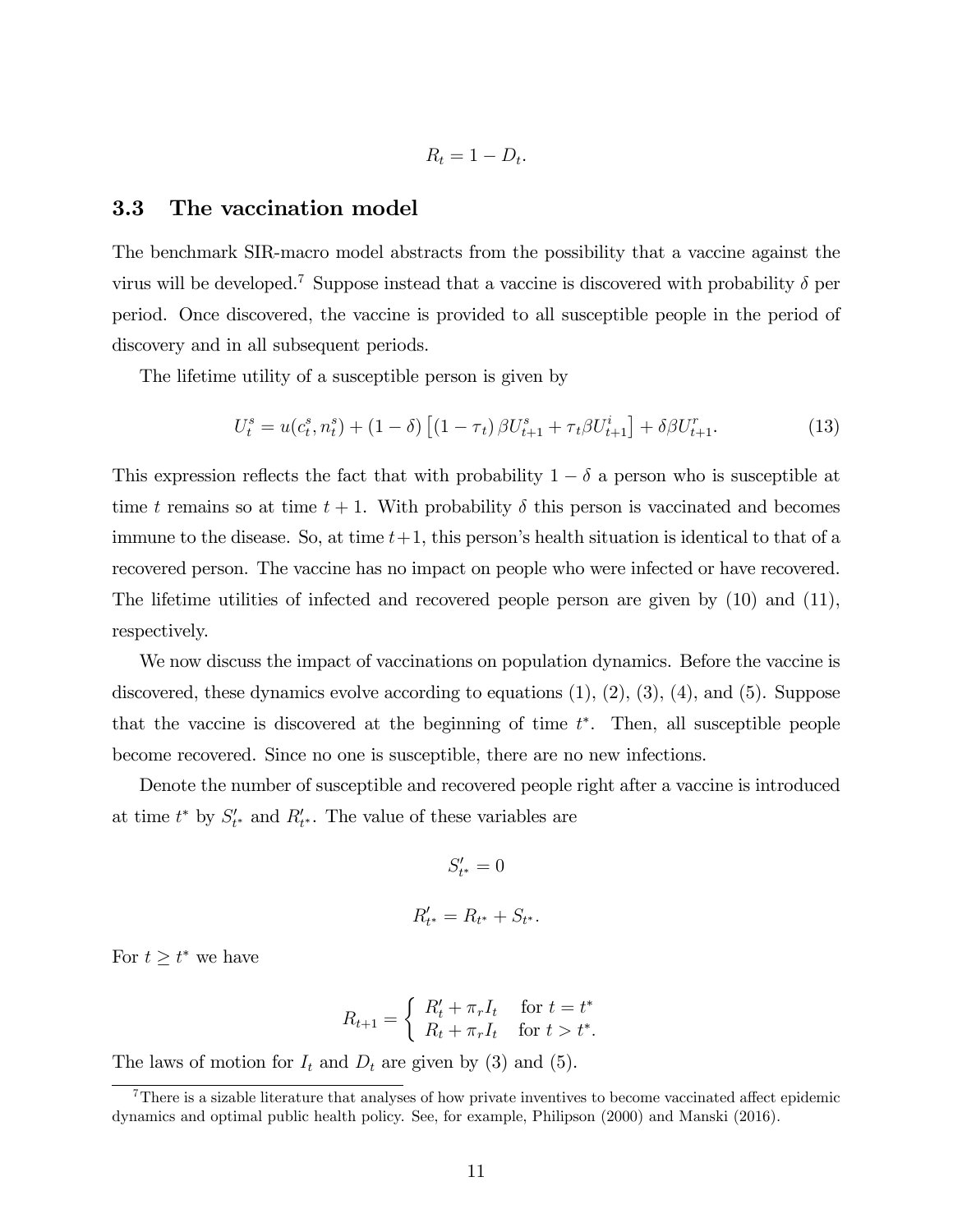## 4 Competitive equilibrium

In this section, we discuss the properties of the competitive equilibrium via a series of numerical exercises. In the first subsection, we describe our parameter values. In the second and third subsections, we discuss how the economy responds to an epidemic in the SIR and SIR-macro models, respectively. In the fourth subsection, we discuss the implications of medical preparedness. Finally, in the fifth subsection, we discuss the effects of treatments and vaccines.

#### 4.1 Parameter values

Below, we report our initial choice of parameters. We are conscious that there is considerable uncertainty about the true values of these parameters. In ongoing work, we are exploring alternative calibrations. The calculations that follow should be viewed as illustrative and represent an initial attempt to distinguish first-order from second-order forces.

Each time period corresponds to a week. While acknowledging considerable uncertainty about infection, recovery and mortality rates, we choose  $\pi_d$  so that the mortality rate is one percent. This value is equal to the estimate for the mortality rate from COVID-19 reported by the World Health Organization on March 16, 2020 for South Korea.8 Estimates of the mortality rate based on South Korean data are relatively reliable because that country has the world's highest per capita test rates for COVID-19 (Pueyo (2020)). Estimates of mortality rates based on data from other countries are probably biased upwards because the number of infected people is likely to be underestimated. As in Atkeson (2020), we assume that it takes on average 18 days to either recover or die from the infection. Since our model is weekly, we set  $\pi_r + \pi_d = 7/18$ . A one percent mortality rate for infected people implies  $\pi_d = 7 \times 0.01/18.$ 

We use the standard SIR model to choose values for  $\pi_{s1}$ ,  $\pi_{s2}$ , and  $\pi_{s3}$ . Our procedure is as follows. First, we assume each of the three terms in  $(1)$ , representing the different ways in which people can get infected, accounts for  $1/3$  of the value of  $T_0$ . This assumption yields two independent restrictions on the parameters:

$$
\frac{\pi_{s1}C^2}{\pi_{s1}C^2 + \pi_{s2}N^2 + \pi_{s3}} = \frac{\pi_{s2}N^2}{\pi_{s1}C^2 + \pi_{s2}N^2 + \pi_{s3}} = \frac{1}{3}.
$$

Here, C and N are consumption and hours worked in the pre-infection steady state. In addition, we assume that in the limit of 65 percent of the population either recovers from

 $8$ This estimate is roughly 8 times larger than the average flu death rate in the U.S.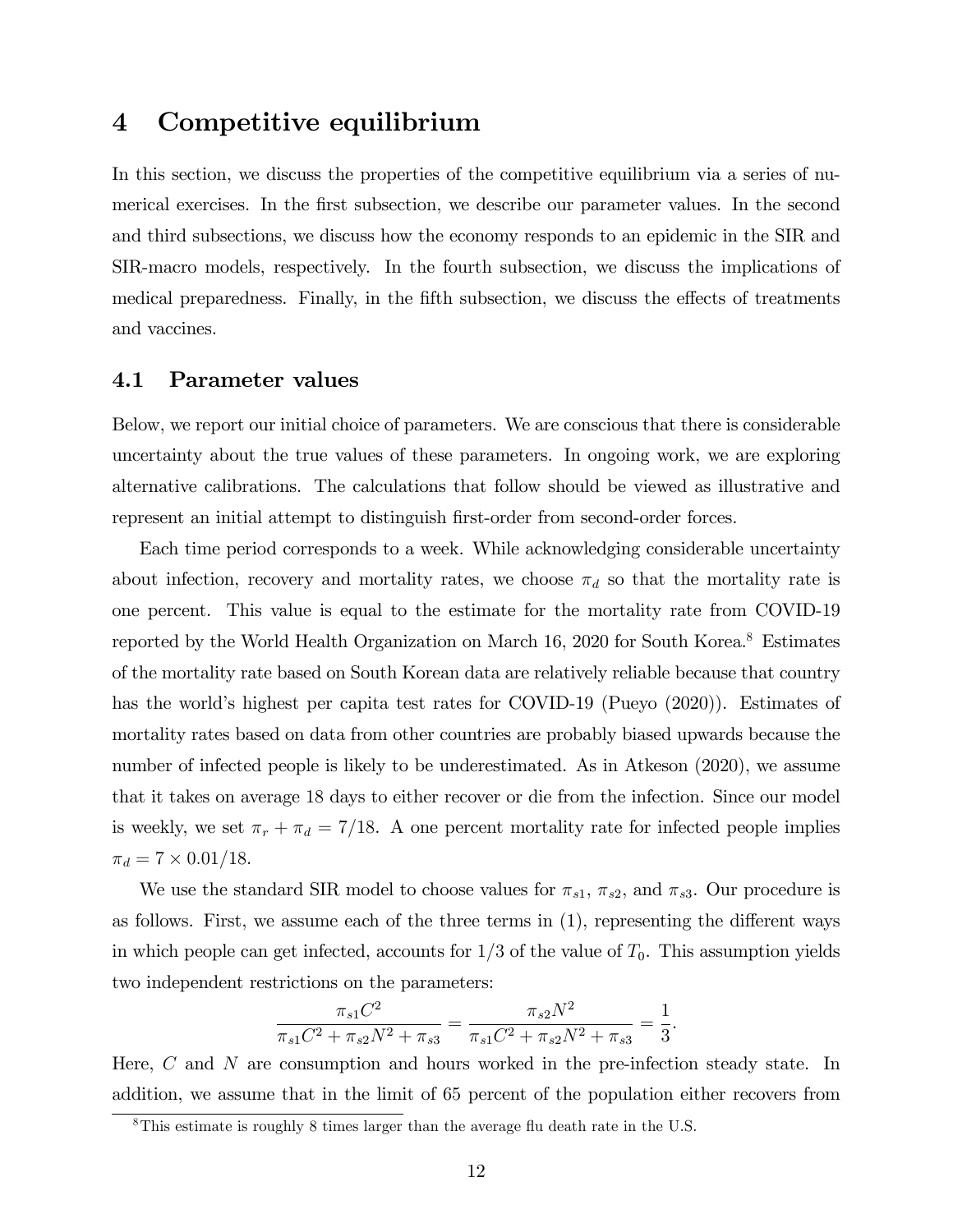the infection or dies. This assumption corresponds to the Merkel scenario discussed in the introduction. With this scenario we have a third restriction that allows us to compute  $\pi_{s1}$ ,  $\pi_{s2}$ , and  $\pi_{s3}$ . The resulting values for these parameters are 0.0046, 7.3983, and 0.2055, respectively.

The initial population is normalized to one. The number of people that are initially infected,  $\varepsilon$ , is 0.001. We choose  $A = 39.8$  and  $\theta = 36$  so that in the pre-epidemic steady state the representative agent works  $1/6$  of their time endowment and earn an income of \$58,000. The latter number is real per capita GDP in 2019. The value of  $1/6$  is taken from the Bureau of Labor Statistics 2018 time-use survey. We set  $\beta = 0.96^{1/52}$  so that the value of a life is 9:3 million 2019 dollars in the pre-epidemic steady state. This value is consistent with the economic value of life used by U.S. government agencies in their decisions process.<sup>9</sup> We understand there is considerable uncertainty in the literature about this value. We find that our conclusions are robust to reasonable perturbations of this value.

We set  $\phi^i$ , the parameter that controls the relative productivity of infected people is 0:8. This value is consistent with the notion that symptomatic agents donít work and the assumption that 80 percent of infected people are asymptomatic.<sup>10</sup> In the baseline SIR-macro model  $\mu_{ct}$  is equal to zero.

In the medical preparedness model, we fix  $\kappa$  to 12.5, which implies a peak mortality rate of 4 percent. This value coincides with the current WHO estimates of the mortality rate in China, a country where the number of infections seems to be close to its peak.

In both the treatment and vaccination models we set  $\delta = 1/52$  which implies that it takes on average 52 weeks for these medical discoveries to become available.

#### 4.1.1 The model's basic reproduction number

A widely used statistic used to diagnose the severity of an epidemic is the "basic reproduction" number,"  $\mathcal{R}_0$ . This statistic is the total number of infections caused by one infected person (with measure zero) in his or her lifetime in a population where everybody is susceptible  $(S_t = 1)$ . The higher is the value of  $\mathcal{R}_0$ , the faster is the spread of the virus.

The average rate of infection, which we denote by  $\gamma$ , in our model is the ratio of the number of newly infected people to the total number of infected people. The value of  $\gamma$  is

 $9$ See U.S. Environmental Protection Agency (2010) and Rogoff (2014).

<sup>&</sup>lt;sup>10</sup>The estimate for the percentage of infected people who are asymptomatic is from the China Center for Disease Control and Prevention.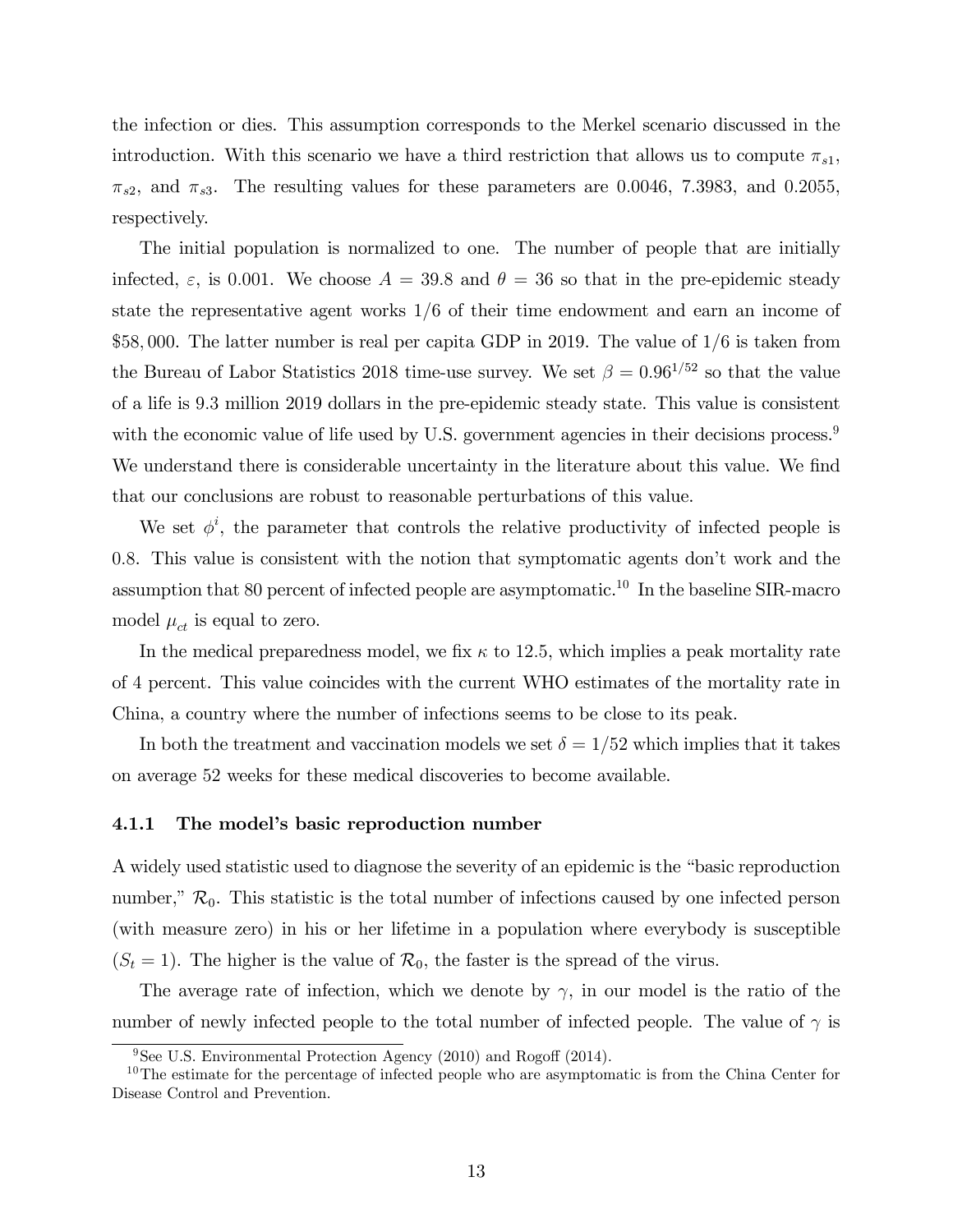equal to  $T_0/I_0$ . The expected number of infections caused by a single infected person is

$$
\gamma + (1 - \pi_r - \pi_d)\gamma + (1 - \pi_r - \pi_d)^2 \gamma + ... = \frac{\gamma}{\pi_r + \pi_d}.
$$

In this expression,  $(1 - \pi_r - \pi_d)^t$  is the probability that the infected person reaches period t without recovering or dying.

The value of  $\mathcal{R}_0$  in the SIR and benchmark SIR-macro models is 1.58 and 1.48, respectively. These values are lower than current point estimates of  $\mathcal{R}_0$  for COVID-19, but consistent with the evidence taking sampling uncertainty into account. For example, Riou and Althaus  $(2020)$  report a point estimate of 2.2 with a 90 percent confidence interval of 1:4 to 3:8.

#### 4.2 The SIR model

The black dashed lines in Figure 1 display the equilibrium population dynamics implied by the SIR model. The share of the initial population that is infected peaks at 8:4 percent in week 28. Thereafter, this share falls because there are less susceptible people to infect. Eventually, 65 percent of the population becomes infected. Assuming a U.S. population of 330 million people, this scenario implies that roughly 215 million Americans eventually become infected. A mortality rate of one percent ( $\pi_d = 0.01$ ) implies that the virus kills roughly 2 million people in the U.S.

Figure 1 shows that the epidemic induces a recession: aggregate consumption falls by roughly 2 percent from peak to trough. This fall reflects two factors. First and foremost, the virus causes infected people to be less productive at work ( $\phi^i = 0.8$ ). The associated negative income effect lowers the consumption of those who are infected. The dynamic behavior of aggregate consumption mimics the share of infected agents in the overall population. Second, the death toll caused by the epidemic permanently reduces the size of the work force.

Since production is constant returns to scale, per capita income is the same in the postand pre-epidemic steady states. In the post-epidemic steady state, population and real GDP are both 0:65 percent lower than in the initial steady state.

#### 4.3 The SIR-macro model

In the SIR model economic decisions about consumption and work don't influence the dynamics of the epidemic. In the SIR-macro model, susceptible households can lower the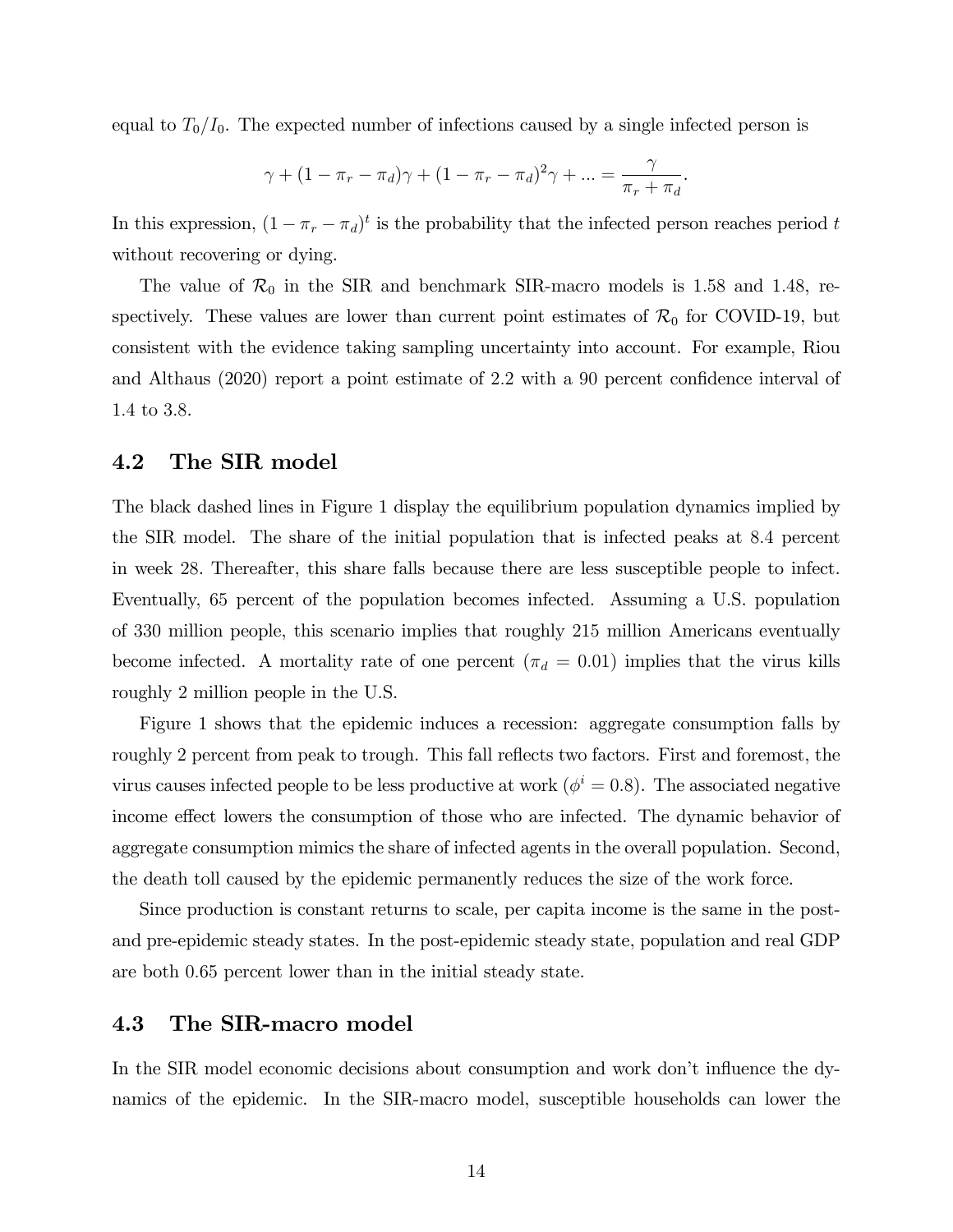probability of being infected by reducing their consumption and hours worked. The solid blue lines in Figure 1 show how the epidemic unfolds in this model.

The share of the initial population that is infected peaks at 5:1 percent in period 32. The peak is substantially smaller and occurs somewhat later than the corresponding peak in the SIR model. Eventually, 52:8 percent of the population becomes infected. So, for the U.S., roughly 174 million people eventually become infected and 1:74 million people die.

Figure 1 shows that the infection is less severe in the SIR-macro model than in the SIR model. The reason is that in the SIR-macro model susceptible people severely reduce their consumption and hours worked to lower the probability of being infected. Consistent with Figure 2, there are no offsetting effects arising from the behavior of recovered and infected people because they behave as in the SIR model.

Consistent with these observations, the recession is much more severe in the SIR-macro model: the peak to trough fall in aggregate consumption is 9:1 percent, more than 4:5 larger than in the SIR model.

For similar reasons, the dynamics and magnitude of the drop in hours work is very different in the two models. In the SIR model, hours worked decline smoothly falling by 0.65 percent in the post-epidemic steady state. This decline entirely reflects the impact of the death toll on the workforce.

In the SIR-macro model, hours worked follow a U-shaped pattern. The peak decline of 8:1 percent occurs in period 32. Thereafter, aggregate hours rise converging to a new steady state from below. These dynamics are driven by the labor-supply decisions of susceptible agents. Interestingly, the long-run decline in hours worked is lower in the SIR-macro model (0:53 percent) than in the SIR model (0:65 percent). The reason is that fewer people die in the epidemic so the population falls by less in the SIR-macro model than in the SIR model.

Figure 3 shows the competitive equilibrium and the optimal containment policy in the SIR-macro model. We return to this Figure in the next section.

#### 4.4 Medical preparedness model

The red dashed-dotted lines in Figure 4 show that the competitive equilibrium with an endogenous mortality rate involves a much larger recession than in the baseline SIR-macro model (blue solid lines). The reason is that people internalize the higher mortality rates associated with an healthcare system that is overburdened with infected people. Since the costs of becoming infected are much higher, people cut back on consumption and work to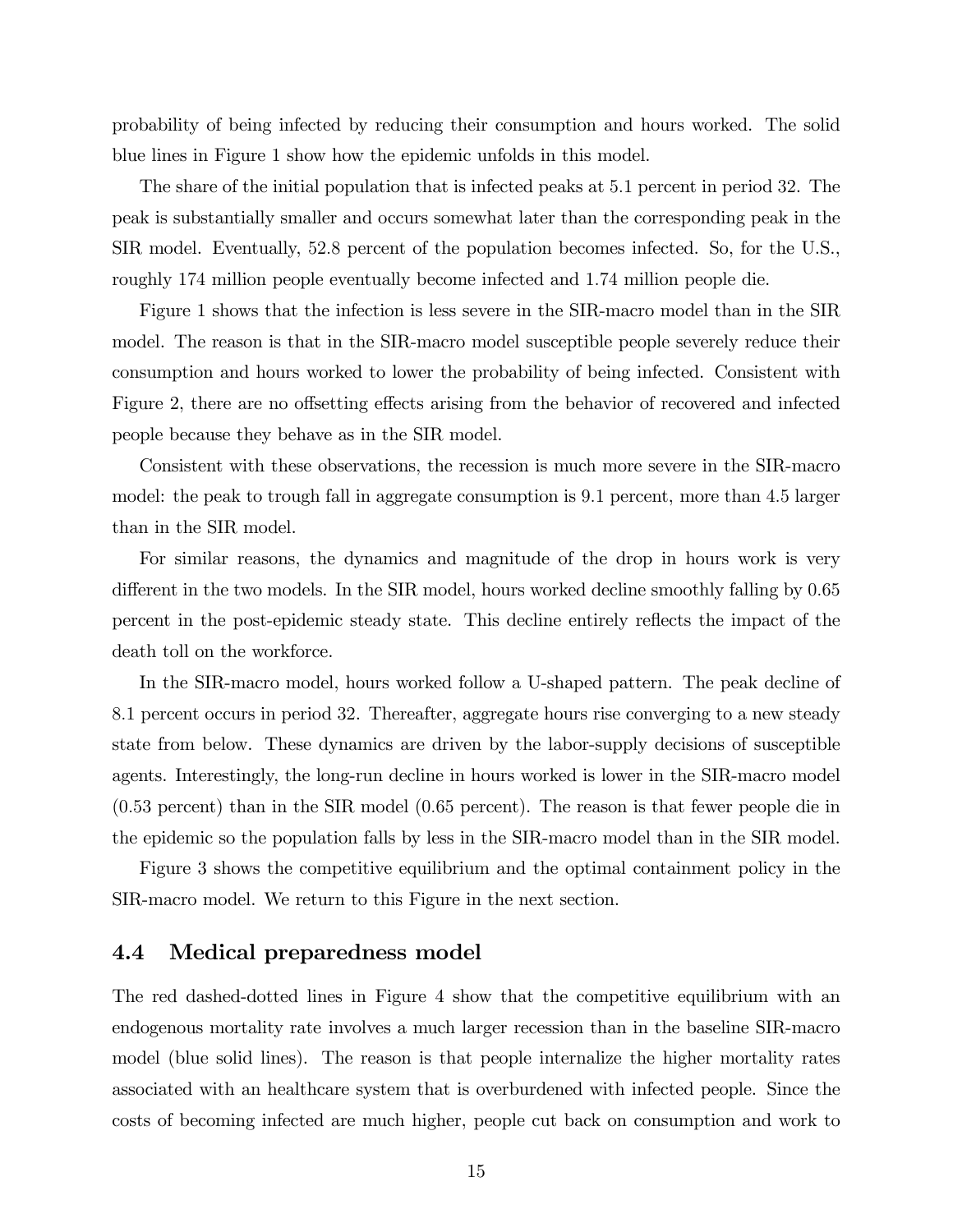reduce the probability of becoming infected. The net result is that fewer people are infected but more people die.

#### 4.5 The treatment and vaccines models

As discussed in the introduction, the possibility of treatment and vaccination have similar qualitative effects on the competitive equilibrium. Compared to the baseline SIR-macro model people become more willing to engage in market activities. The reason is that the expected costs associated with being infected are smaller. Because of this change in behavior, the recession is less severe. In Figures 5 and 6 the blue-solid and red-dashed-dotted lines virtually coincide. So, in practice the quantitative effect of the possibility of treatments or vaccinations on the competitive equilibrium is quite small.

### 5 Economic policy

The competitive equilibrium of our model economy is not Pareto optimal. There is a classic externality associated with the behavior of infected agents. Because agents are atomistic, they donít take into account the impact of their actions on the infection and death rates of other agents. In this section, we consider a simple Ramsey problem designed to deal with this externality.

As with any Ramsey problem, we must take a stand on the policy instruments available. In reality, there are many ways in which governments can reduce social interactions. Examples of containment measures include shelter-in-place laws and shutting down of restaurants and bars. Analogous to Farhi and Werningís (2012) treatment of capital controls, we model these measures as a tax on consumption, the proceeds of which are rebated lump sum to all agents. We refer to this tax as the containment rate.

We compute the optimal sequence of 250 containment rates  $\{\mu_{ct}\}_{t=0}^{249}$  that maximize social welfare, $U_0$ , defined as a weighted average of the lifetime utility of the different agents:

$$
U_0 = s_0 U_0^s + i_0 U_0^i + r_0 U_0^r.
$$

Given the sequence of containment rates, we solve for the competitive equilibrium and evaluate the social welfare function. We iterate on this sequence until we find the optimum.

Figure 3 displays our results. First, it is optimal to escalate containment measures gradually over time. The optimal containment rate rises from 2:9 percent in period zero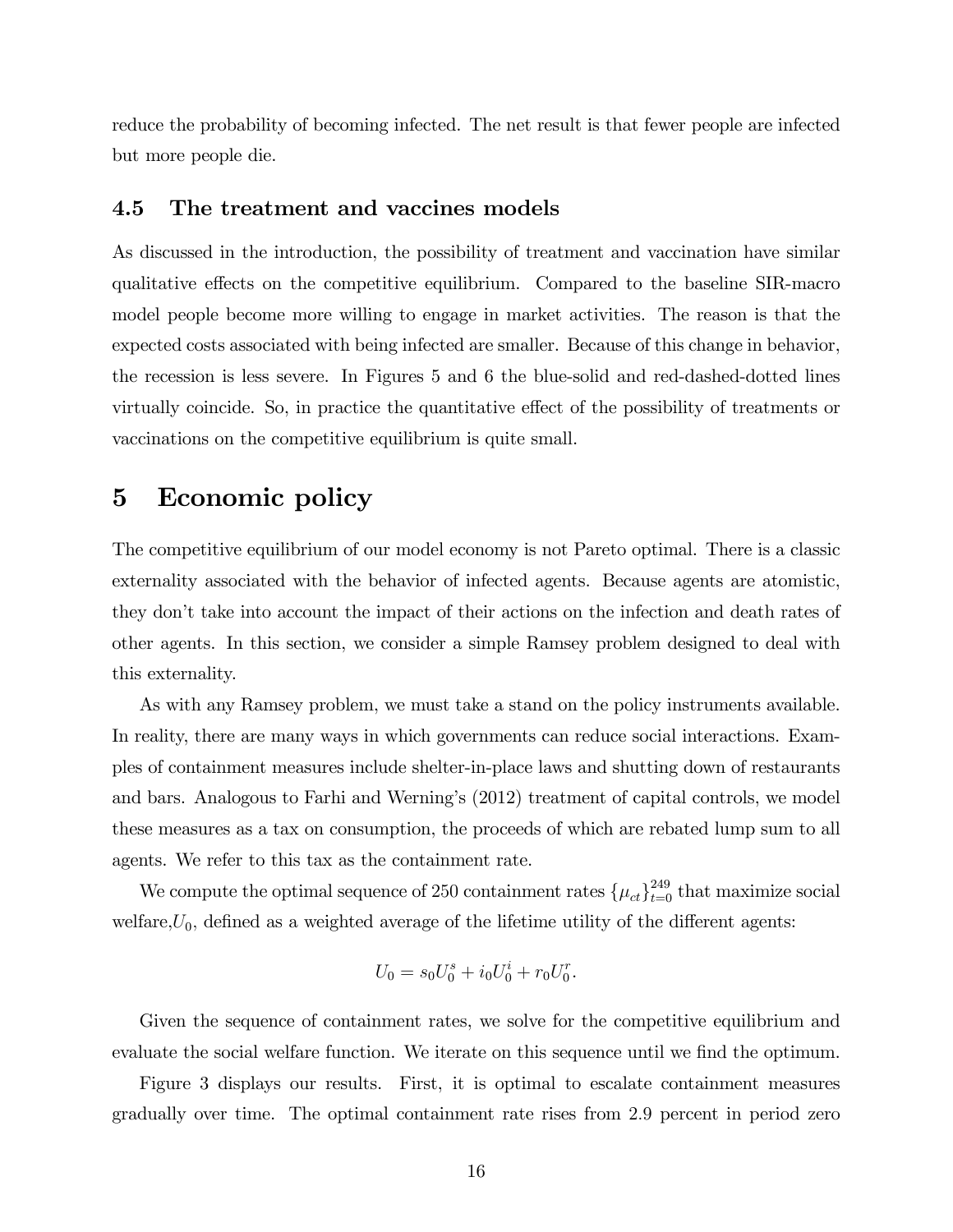to a peak value of 44 percent in period 37. The rise in containment rates roughly parallels the dynamics of the infection rate itself. The basic intuition is as follows. Containment measures internalize the externality caused by the behavior of infected people. So, as the number of infected people rises it is optimal to intensify containment measures. For example, at time zero very few people are infected, so the externality is relatively unimportant. A high containment rate at time zero would have a high social cost relative to the benefit. As the infection rises, the externality becomes important and the optimal containment rate rises.

The optimal containment policy greatly reduces the peak level of infections from 5:1 to 2:6 percent reducing the death toll from 0:53 to 0:36 percent of the initial population. For a country like the U.S., this reduction represents roughly half a million lives saved. This beneficial outcome is associated with a much more severe recession. The peak-to-trough fall in aggregate consumption more than doubles, going from about 9.1 percent without containment measures to about 21 percent with containment measures. The mechanism underlying this result is straightforward: higher containment rates make consumption more costly, so people cut back on the amount they consume and work.

Why not choose initial containment rates that are sufficiently high to induce an immediate, persistent decline in the number of infected? Absent vaccines, the only way to prevent a recurrence of the epidemic is for enough of the population to acquire immunity by becoming infected and recovering. The optimal way to reach this critical level of immunity is gradually increase containment measures as infections rise and slowly relaxing them as new infections wane.

#### 5.1 Medical preparedness model

Comparing Figures 3 and 4 we see that the optimal containment policy is more aggressive in the medical preparedness model than in the SIR-macro model. The peak containment rate is a bit higher in the medical preparedness model (48 versus 44 percent) and occurs substantially earlier (at week 26 versus week 37). In addition, the containment rate comes down much more slowly in the medical preparedness model. These differences reflect that, other things equal, the social cost of the externality is much larger. Not only do agents not internalize the cost of consumption and work on infection rates, they also don't internalize the aggregate increase in mortality rates.

The optimal containment policy greatly reduces the peak level of infections from 3:0 without containment to 1.3 percent with containment. The death toll falls from 1.2 to 0.5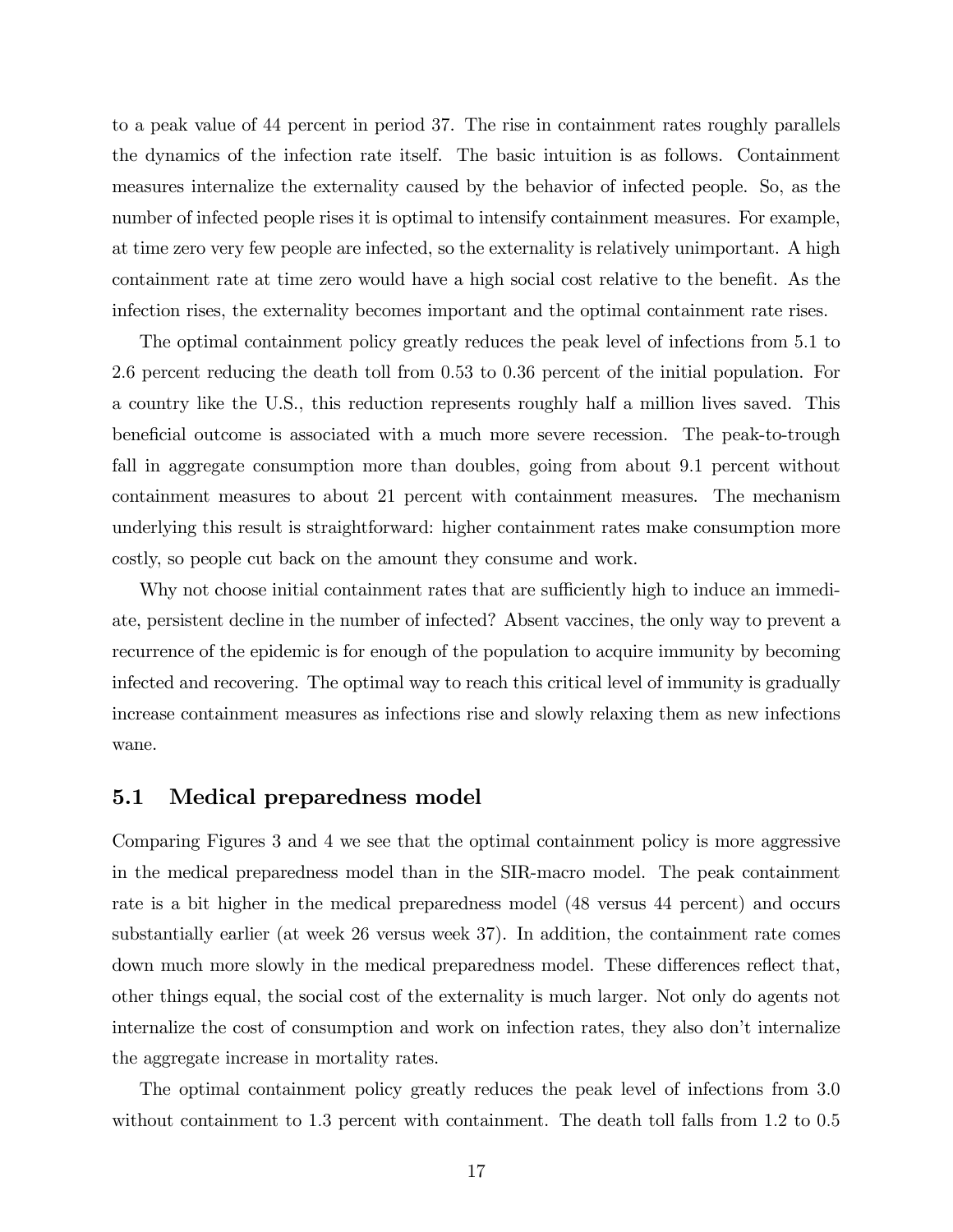percent of the initial population. For a country like the U.S., this reduction represents roughly 2:3 million lives saved.

#### 5.2 The treatment and vaccines models

Comparing Figures 3 and 5 we see that the optimal containment policy in the treatment and SIR-macro models are very similar. In the treatment model, along a path were no treatment is discovered, the optimal containment policy reduces the peak level of infections from 5:1 to 2:6 percent reducing the death toll from 0:53 to 0:37 percent of the initial population. This reduction represents roughly 0:6 million lives saved in the U.S.

The black-dashed lines in Figure 6 show that optimal policy is very different in the SIR-macro model and the vaccination model. With vaccines as a possibility, it is optimal to immediately introduce severe containment measures to minimize the number of deaths. Those containment measures cause a very large, persistent recession: consumption falls by about 14 percent for roughly 50 weeks. But this recession is worth incurring in the hope that the vaccination arrives before many people get infected.

It is optimal to reduce and delay the peak of the infections in anticipation of a vaccine being discovered. Figure 6 displays the behavior of the vaccines model under optimal containment policy on a path where a vaccine does not arrive. Compared to the competitive equilibrium (solid blue lines), the peak of the infection rate drops from 5:1 to 2:5 percent of the initial population. Moreover, the infection peak occurs in period 51 rather than in period 32. Absent a vaccination arriving, the optimal policy reduces the death toll as a percent of the initial population from 0:53 percent to 0:45 percent. For the U.S. this reduction amounts to about a quarter-of-a-million lives.

Above we discussed why it is not optimal to introduce immediate containment measures in the baseline SIR-macro and treatment models. But why is optimal policy so different in the vaccination model? The basic reason is that unlike treatment, a vaccine does not cure infected people. The expected arrival of a vaccine also reduces the importance of building up the fraction of the population that is immune to a level that prevents the recurrence of an epidemic.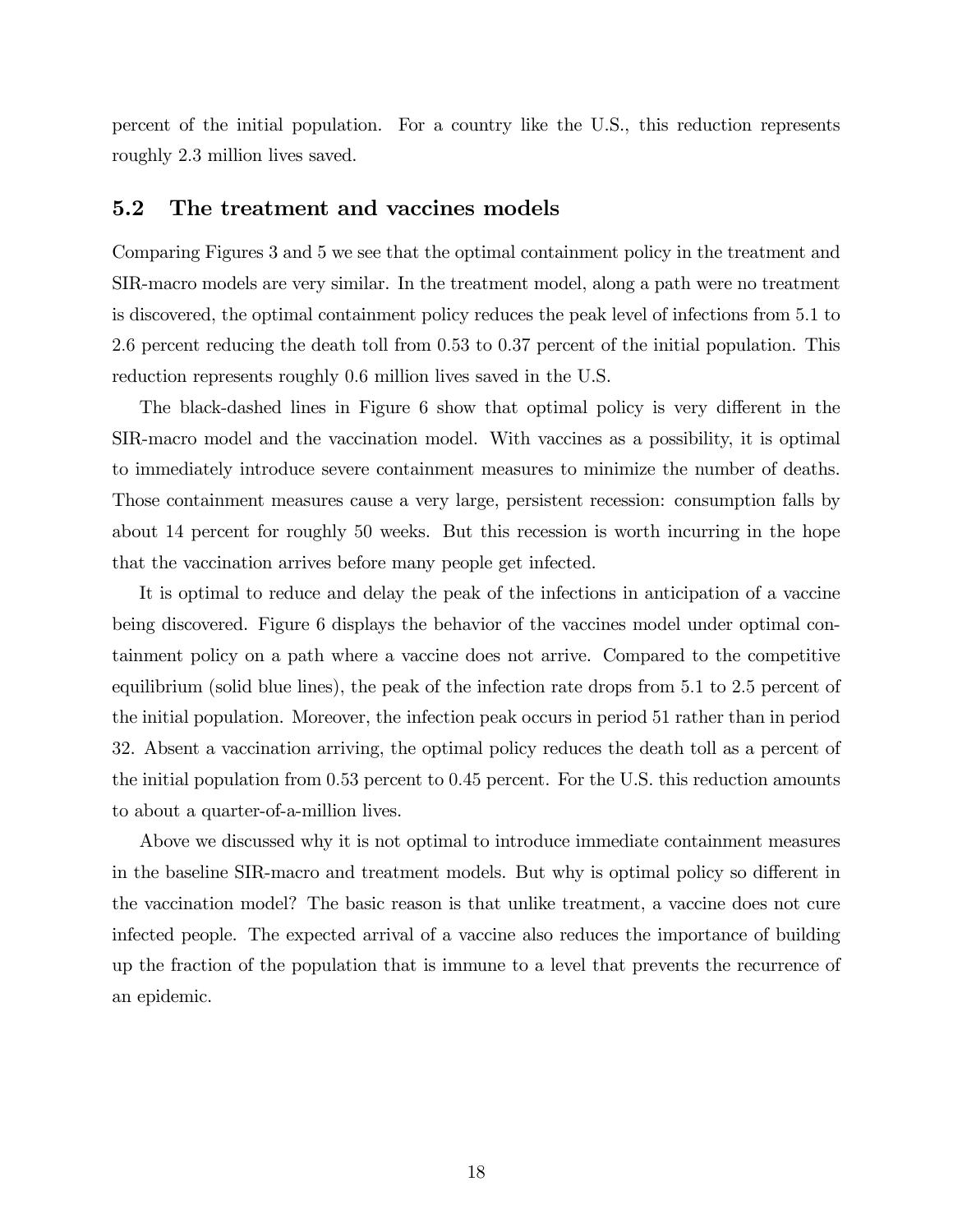## 6 Conclusion

We extend the canonical epidemiology model to study the interaction between economic decisions and epidemics. In our model, the epidemic generates both supply and demand effects on economic activity. These effects work in tandem to generate a large, persistent recession.

We abstract from many important real-world complications to highlight the basic economic forces at work during an epidemic. The central message of our analysis should be robust to allowing for those complications: there is an inevitable trade-off between the severity of the short-run recession caused by the epidemic and the health consequences of that epidemic. Dealing with this trade-off is a key challenge confronting policy makers.

Finally, we note that our model abstracts from various forces that might affect the longrun performance of the economy. These forces include bankruptcy costs, hysteresis effects from unemployment, and the destruction of supply-side chains. It is important to embody these forces in macroeconomic models of epidemics and study their positive and normative implications.

## References

- [1] Adda, Jérôme. "Economic activity and the spread of viral diseases: Evidence from high frequency data.î The Quarterly Journal of Economics 131, no. 2 (2016): 891-941.
- [2] Atkeson, Andrew "What will be the economic impact of COVID-19 in the US? Rough estimates of disease scenarios,î National Bureau of Economic Research, Working Paper No. 26867, March 2020.
- [3] Farhi, Emmanuel and Ivan Werning "Dealing with the Trilemma: Optimal Capital Controls with Fixed Exchange Rates,î NBER Working Paper No. 18199, June 2012.
- [4] Faria-e-Castro, Miguel "Fiscal policy during a pandemic," manuscript, Federal Reserve Bank of St. Louis, March 2020.
- [5] Hall, Robert E., and Charles I. Jones. "The Value of Life and the Rise in Health Spending." The Quarterly Journal of Economics 122, no. 1 (2007): 39-72.
- [6] Neil M Ferguson, Daniel Laydon, Gemma Nedjati-Gilani, Natsuko Imai, Kylie Ainslie, Marc Baguelin, Sangeeta Bhatia, Adhiratha Boonyasiri, Zulma Cucunubá, Gina Cuomo-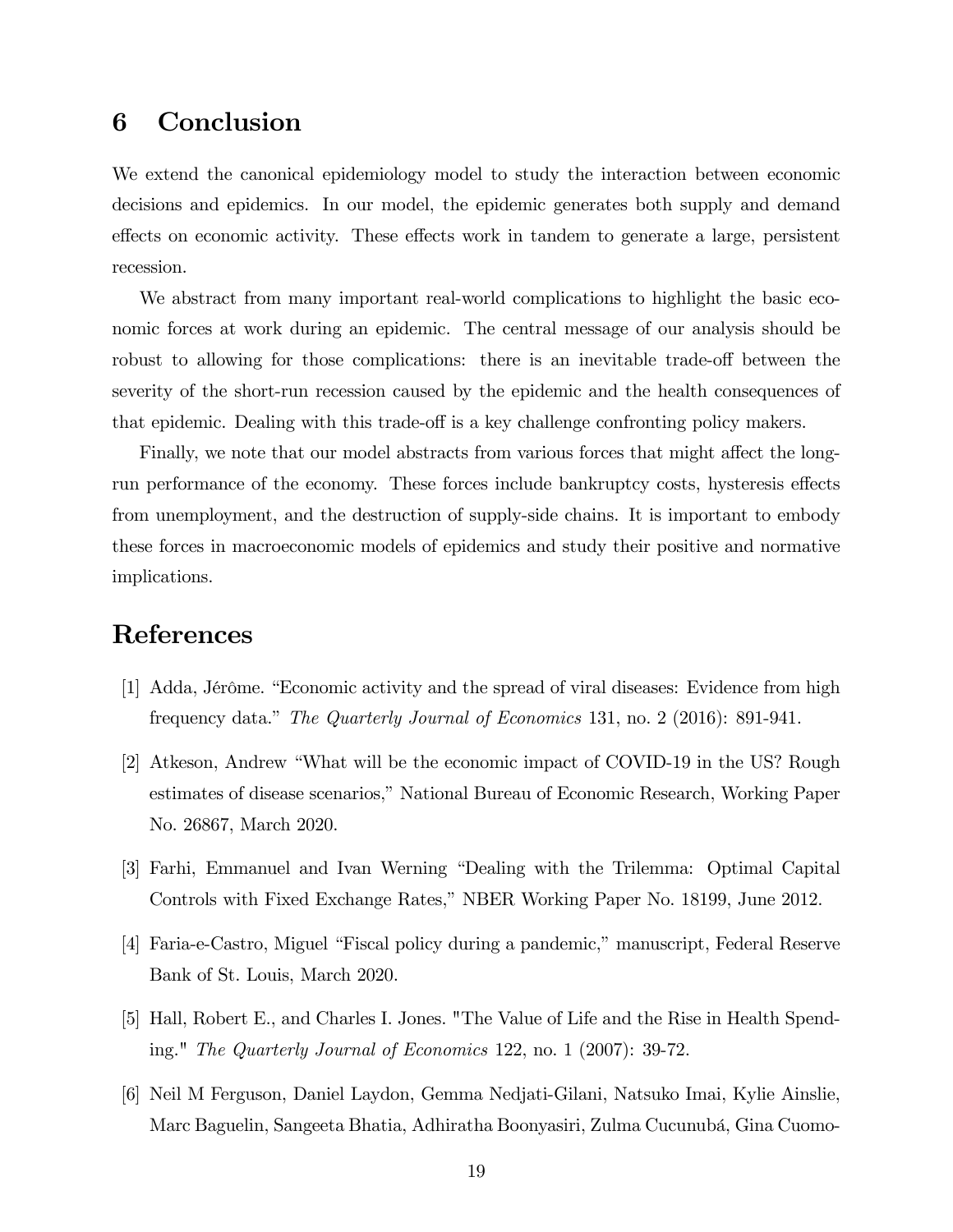Dannenburg, Amy Dighe, Ilaria Dorigatti, Han Fu, Katy Gaythorpe, Will Green, Arran Hamlet, Wes Hinsley, Lucy C Okell, Sabine van Elsland, Hayley Thompson, Robert Verity, Erik Volz, Haowei Wang, Yuanrong Wang, Patrick GT Walker, Caroline Walters, Peter Winskill, Charles Whittaker, Christl A Donnelly, Steven Riley, and Azra C Ghani, Elimpact of Non-pharmaceutical Interventions (NPIs) to Reduce COVID- 19 Mortality and Hhealthcare Demand," manuscript, Imperial College, March 2020.

- [7] Julien Riou and Christian L. Althaus "Pattern of Early Human-to-human Transmission of Wuhan," bio $R\overline{\varkappa}$ iv, January 24, 2020.
- [8] Kermack, William Ogilvy, and Anderson G. McKendrick "A Contribution to the Mathematical Theory of Epidemics," Proceedings of the Royal Society of London, series A 115, no. 772 (1927): 700-721.
- [9] Perrings, C., Castillo-Chavez, C., Chowell, G., Daszak, P., Fenichel, E.P., Finnoff, D., Horan, R.D., Kilpatrick, A.M., Kinzig, A.P., Kuminoff, N.V. and Levin, S., 2014. Merging Economics and Epidemiology to Improve the Prediction and Management of Infectious Disease.  $EcoHealth$ , 11(4), pp.464-475.
- [10] Philipson, Tomas "Economic Epidemiology and Infections Diseases," in Culyer, A. and J. Newhouse, *Handbook of Health Economics*, vol. 1 1761-1799, Elsevier, 2000.
- [11] Pueyo, Tomas ìCoronavirus: Why You Must Act Now Politicians, Community Leaders and Business Leaders: What Should You Do and When?," Medium, March 10, 2020.
- [12] Rogoff, Peter "Guidance on Treatment of the Economic Value of a Statistical Life in U.S. Department of Transportation Analyses–2014 Adjustment, U.S. Department of Transportation, 2014.
- [13] U.S. Environmental Protection Agency, "Valuing Mortality Risk Reductions for Environmental Policy: A White Paper," 2010.

## Appendix A Computing the Equilibrium

For a given sequence of containment rates,  $\{\mu_{ct}\}_{t=0}^{H-1}$  for some large horizon, H, guess sequences for  $\{n_t^s, n_t^i, n_t^r\}_{t=0}^{H-1}$  In practice, we solve the model for  $H = 250$  weeks. Compute the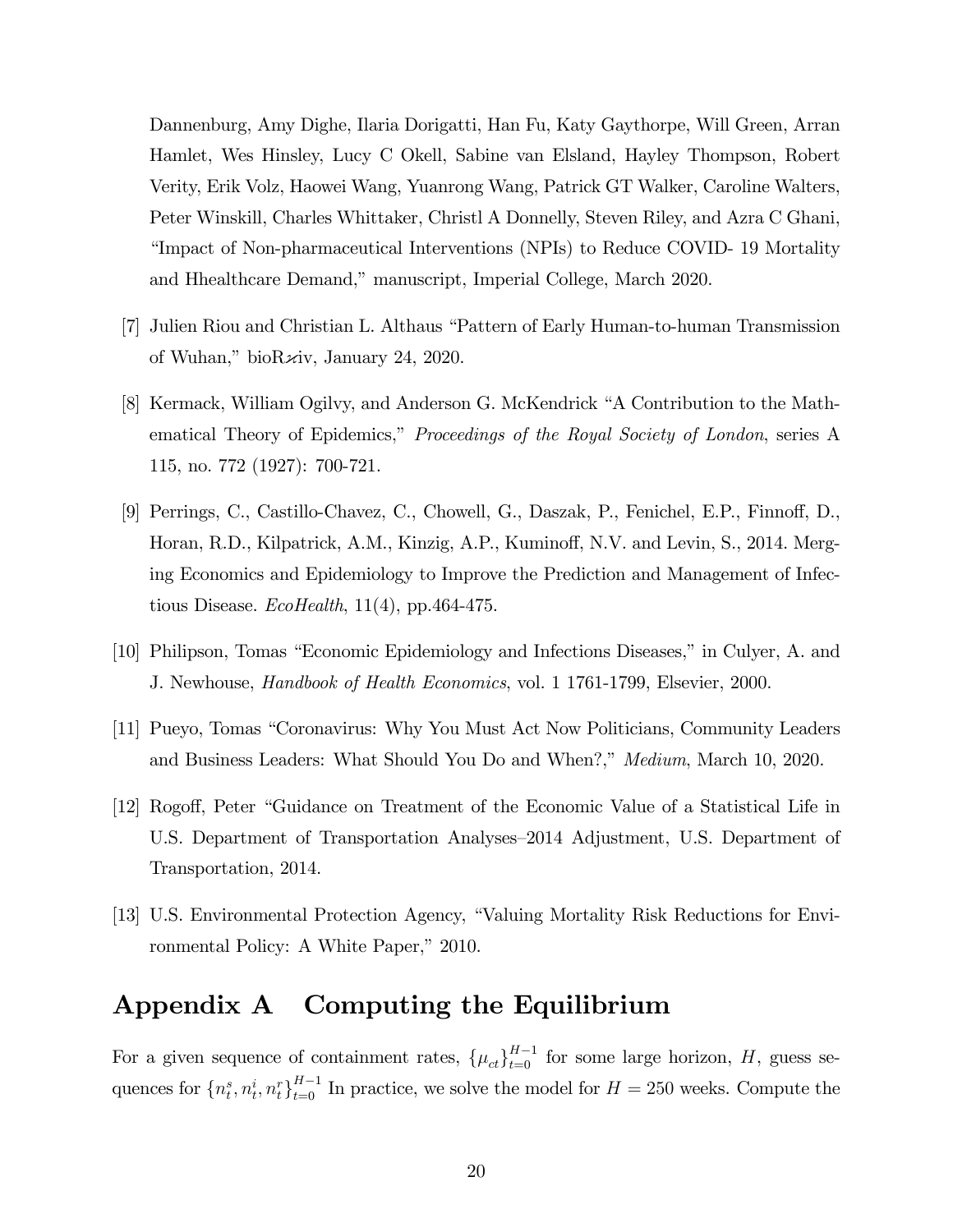sequence of the remaining unknown variables in each of the following equilibrium equations:

$$
\theta n_t^r = A \lambda_{bt}^r,
$$
  
\n
$$
(c_t^r)^{-1} = (1 + \mu_{ct}) \lambda_{bt}^r,
$$
  
\n
$$
u_t^r = \ln c_t^r - \frac{\theta}{2} (n_t^r)^2.
$$

Iterate backwards from the post-epidemic steady-state values of  $U_t^r$ :

$$
U_t^r = u(c_t^r, n_t^r) + \beta U_{t+1}^r.
$$

Calculate the sequence for remaining unknowns in the following equations:

$$
(1 + \mu_{ct})c_t^r = An_t^r + \Gamma_t \qquad (\lambda_{bt}^r),
$$

$$
\theta n_t^i = \phi A \lambda_{bt}^i,
$$

$$
(c_t^i)^{-1} = \lambda_{bt}^i,
$$

$$
u_t^i = \ln c_t^i - \frac{\theta}{2} (n_t^i)^2,
$$

$$
(1 + \mu_{ct})c_t^s = An_t^s + \Gamma_t \qquad (\lambda_{bt}^s),
$$

$$
u_t^s = \ln c_t^s - \frac{\theta}{2} (n_t^s)^2.
$$

Given initial values for  $Pop_0$ ,  $S_0$ ,  $I_0$ ,  $R_0$  and  $D_0$ , iterate forward using the following six equations for  $t = 0, \ldots, H - 1$ :

$$
T_{t} = \pi_{s1}(S_{t}c_{t}^{s}) (I_{t}c_{t}^{i}) + \pi_{s2}(S_{t}n_{t}^{s}) (I_{t}n_{t}^{i}) + \pi_{s3}S_{t}I_{t},
$$

$$
Pop_{t+1} = Pop_{t} - D_{t},
$$

$$
S_{t+1} = S_{t} - T_{t},
$$

$$
I_{t+1} = I_{t} + T_{t} - (\pi_{r} + \pi_{d}) I_{t},
$$

$$
R_{t+1} = R_{t} + \pi_{r}I_{t},
$$

$$
D_{t+1} = D_{t} + \pi_{d}I_{t}.
$$

Iterate backwards from the post-epidemic steady-state values of  $U_t^s$  and  $U_t^i$ :

$$
U_t^i = u(c_t^i, n_t^i) + \beta \left[ (1 - \pi_r - \pi_d) U_{t+1}^i + \pi_r U_{t+1}^r \right],
$$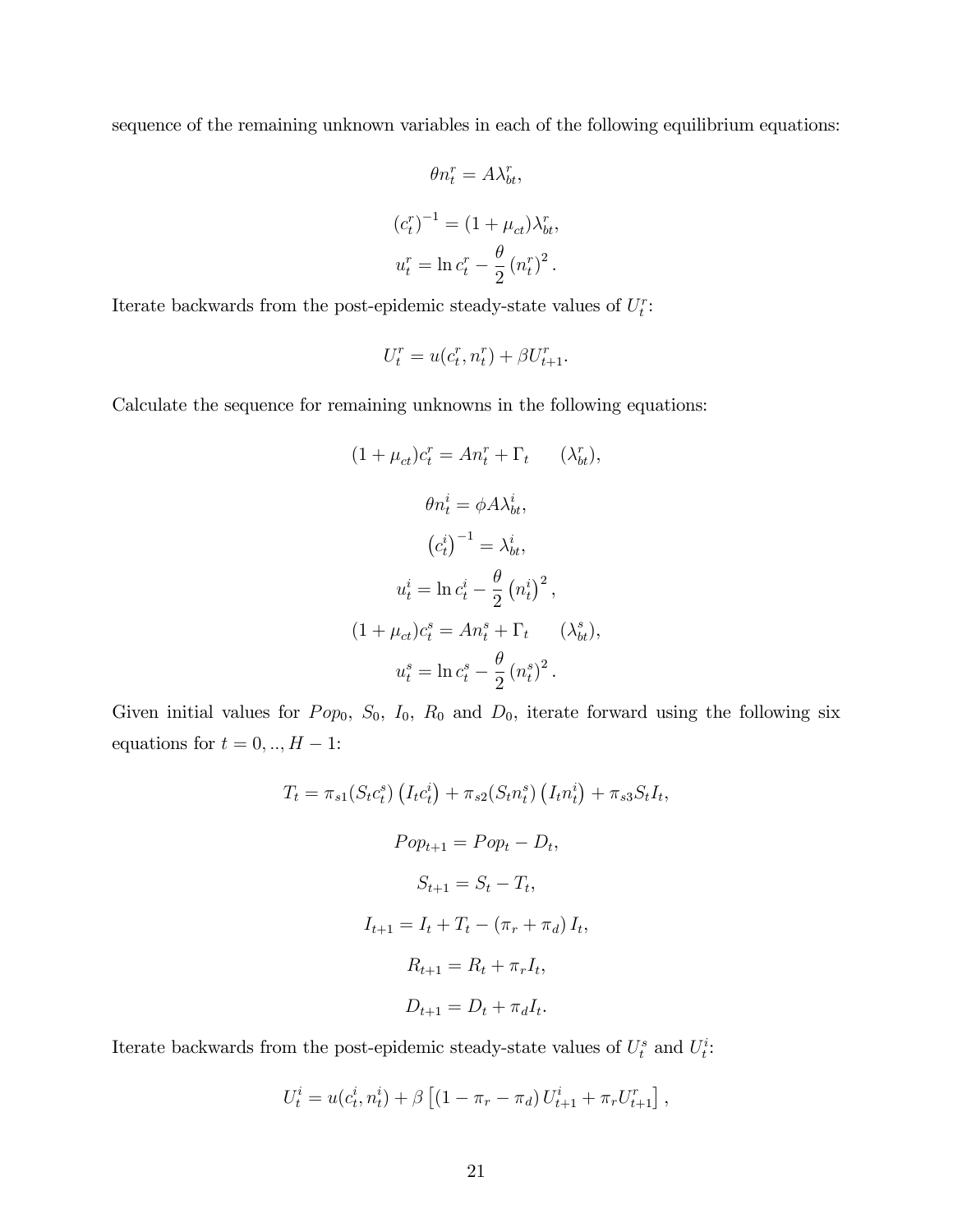$$
\tau_t = \frac{T_t}{S_t},
$$
  

$$
U_t^s = u(c_t^s, n_t^s) + \beta \left[ (1 - \tau_t) U_{t+1}^s + \tau_t U_{t+1}^i \right].
$$

Calculate the sequence of the remaining unknowns in the following equations:

$$
\beta \left( U_{t+1}^{i} - U_{t+1}^{s} \right) - \lambda_{\tau t} = 0,
$$
  

$$
\left( c_{t}^{s} \right)^{-1} - \lambda_{bt}^{s} (1 + \mu_{ct}) + \lambda_{\tau t} \pi_{s1} \left( I_{t} C_{t}^{I} \right) = 0.
$$

Finally, use a gradient-based method to adjust the guesses  $\{n_t^s, n_t^i, n_t^r\}_{t=0}^{H-1}$  so that the following three equations hold with arbitrary precision:

$$
(1 + \mu_{ct})c_t^i = \phi A n_t^i + \Gamma_t \qquad (\lambda_{bt}^i),
$$

$$
\mu_{ct} (S_t c_t^s + I_t c_t^i + R_t c_t^r) = \Gamma_t (S_t + I_t + R_t),
$$

$$
-\theta n_t^s + A \lambda_{bt}^s + \lambda_{\tau t} \pi_{s2} (I_t n_t^I) = 0.
$$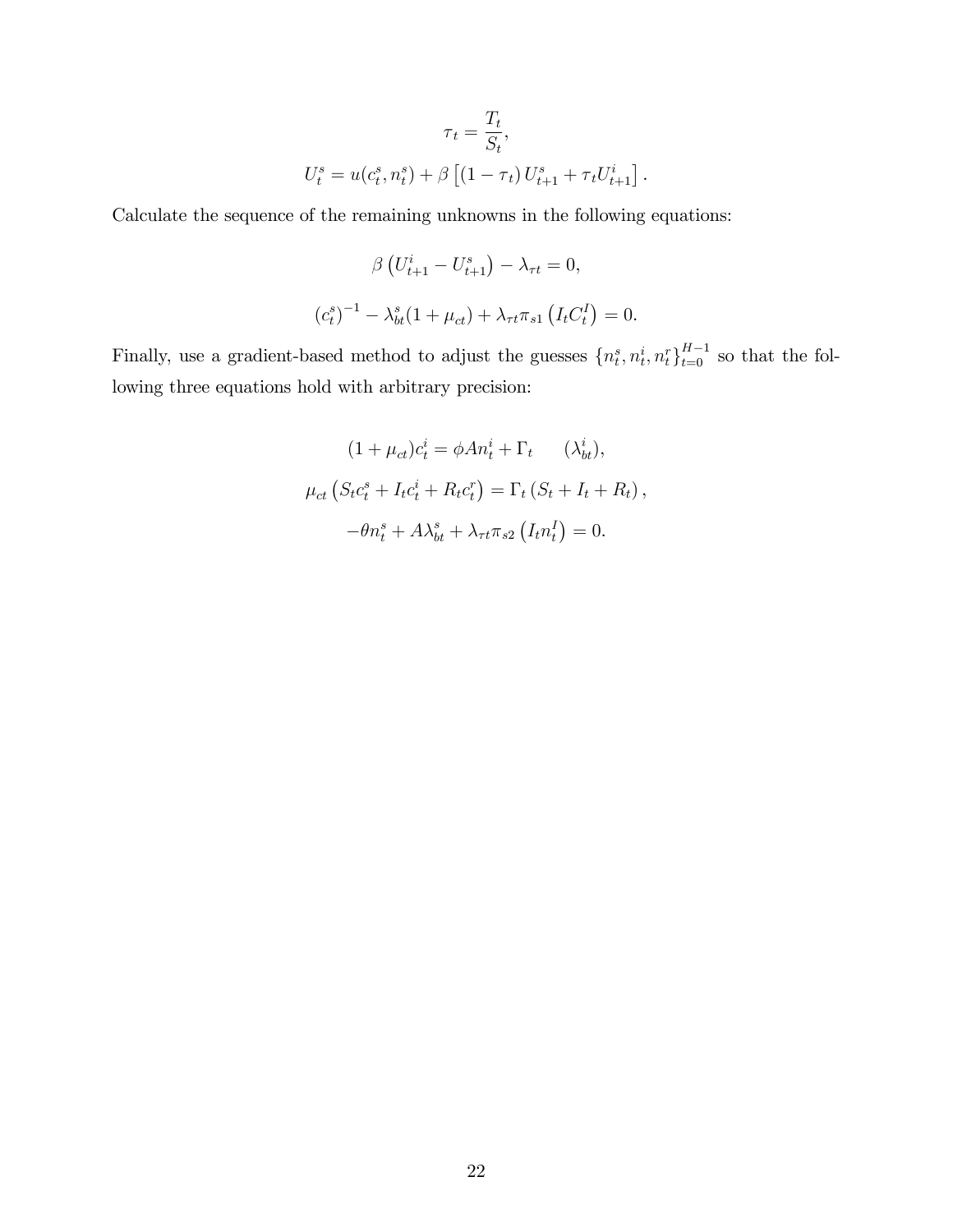

Figure 1: SIR-Macro Model vs. SIR Model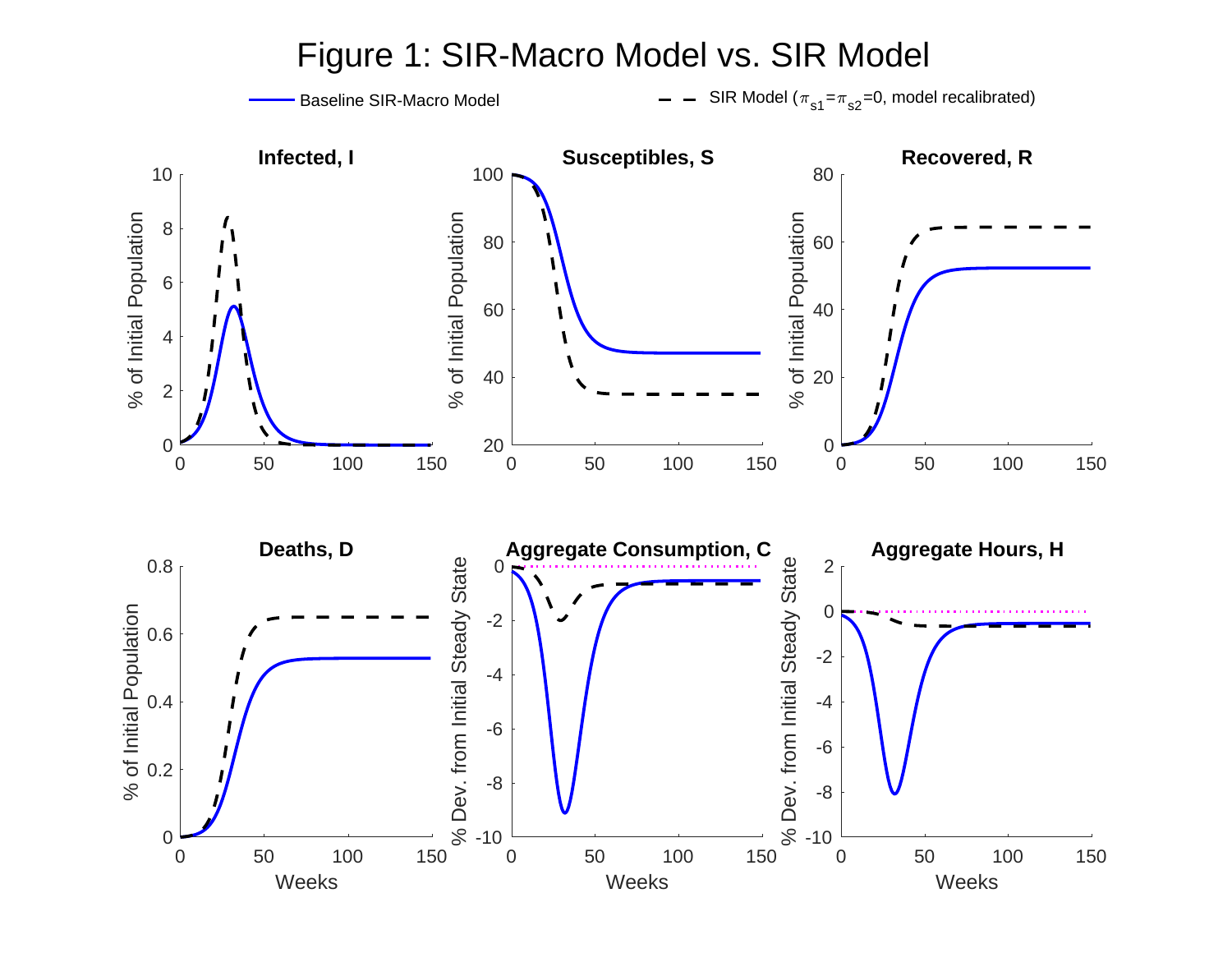# Figure 2: Consumption and Hours by Type in SIR-Macro Model

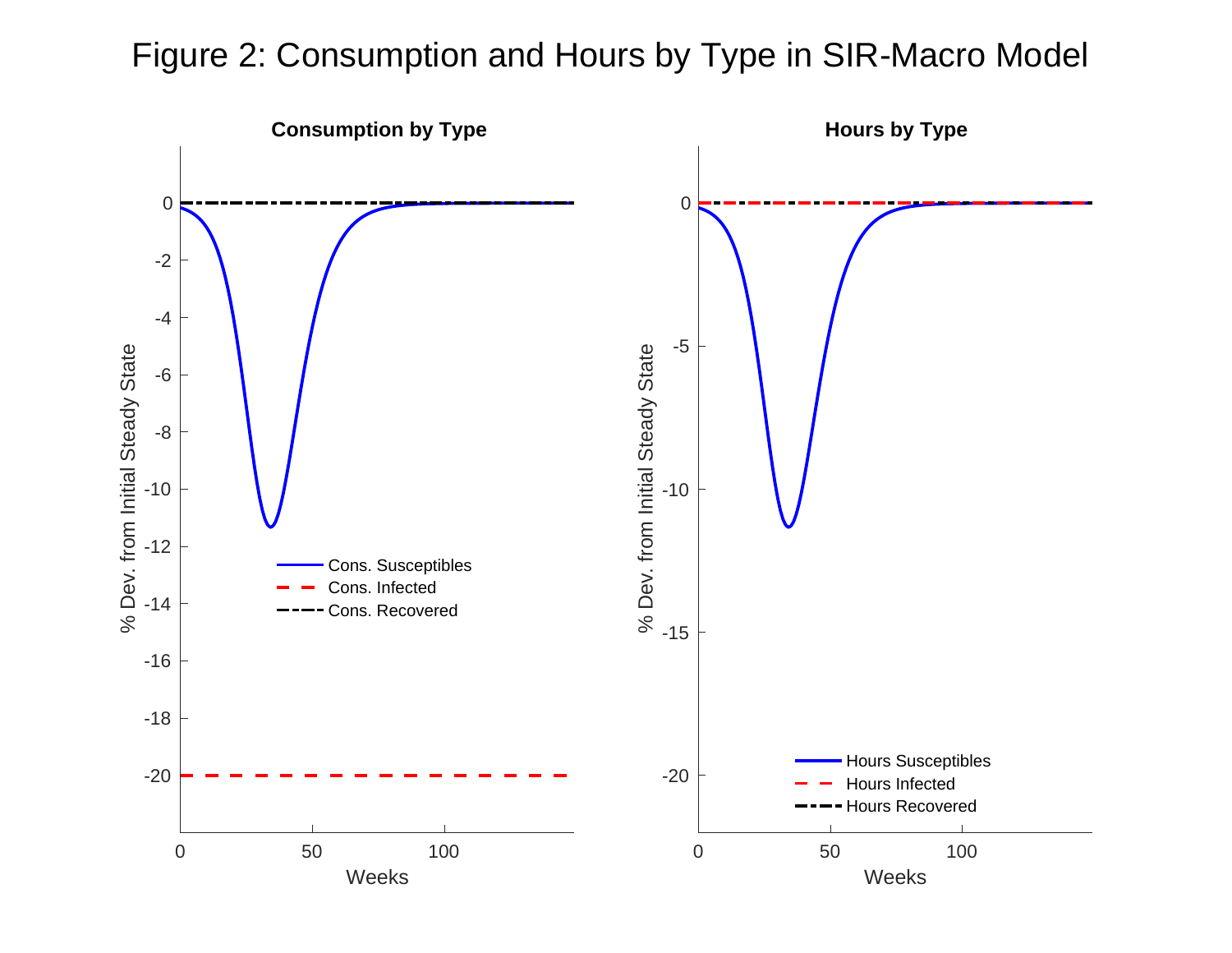# Figure 3: Baseline vs. Optimal Containment Policy

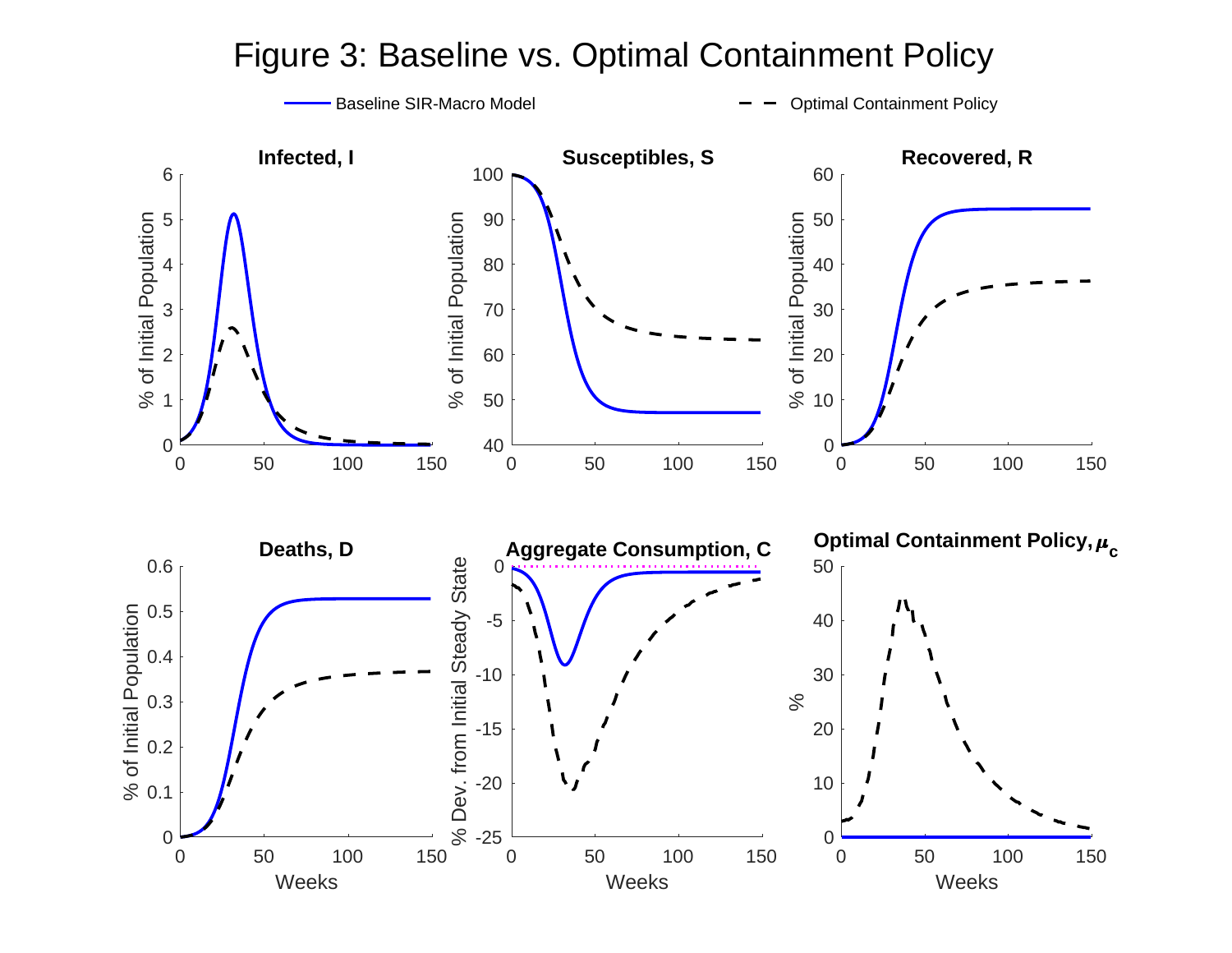# Figure 4: Medical Preparedness

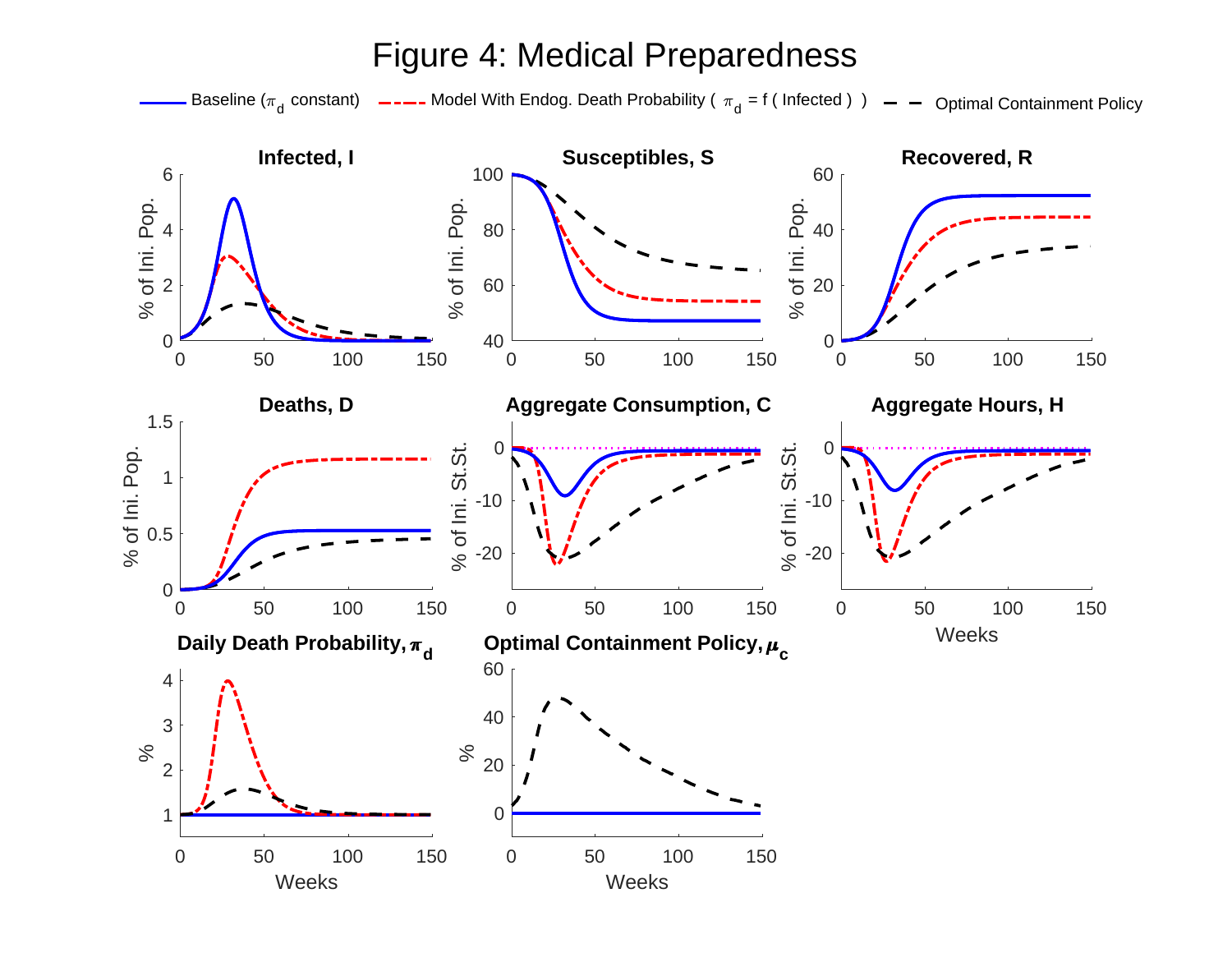# Figure 5: SIR-Macro Model With Treatments

Baseline (no Treatments)  $---$  Model with Prob. of Treatment = 1/52  $---$  Optimal Containment Policy with Prob. of Treat. = 1/52